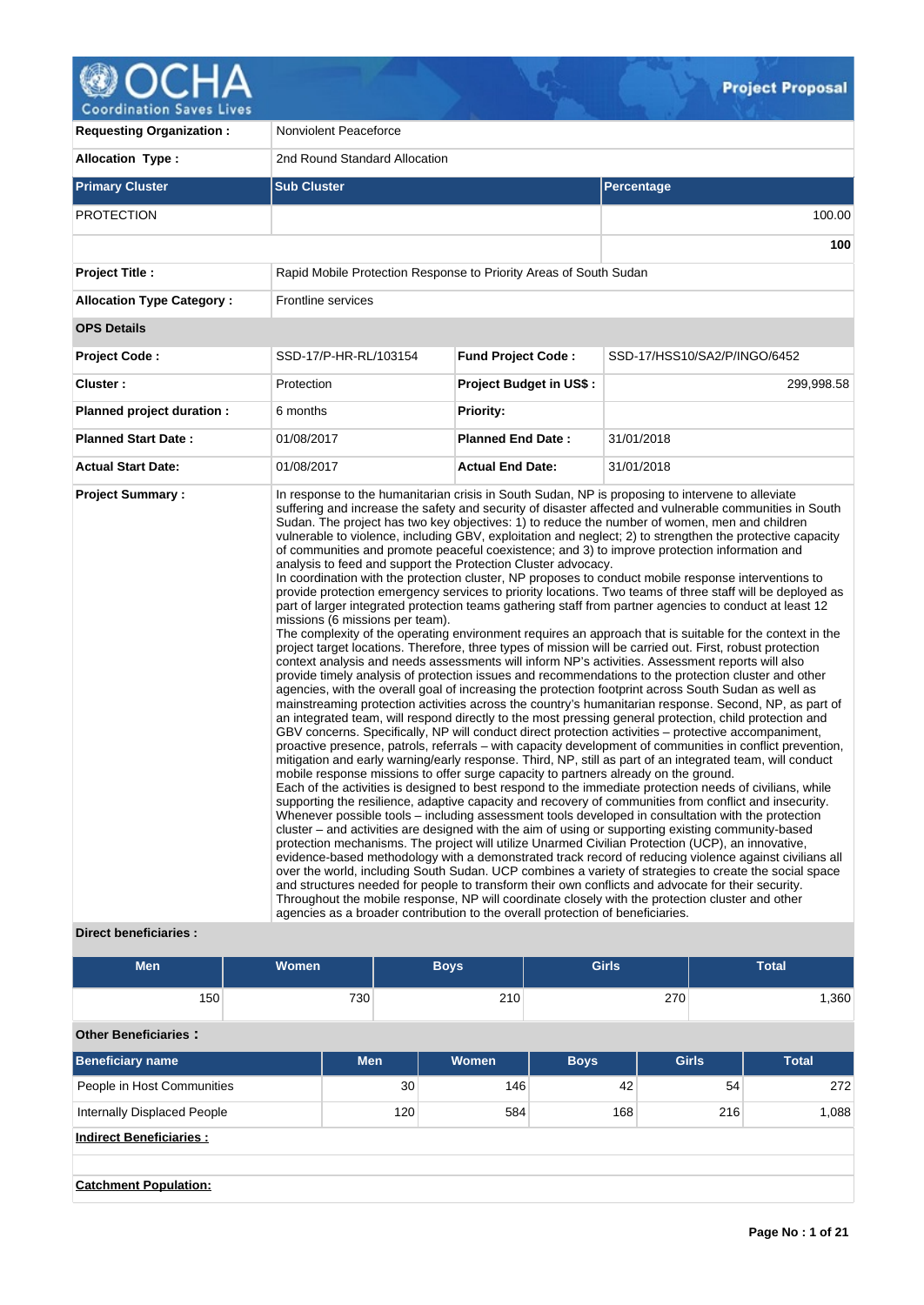### **Link with allocation strategy :**

The project aligns with the allocation strategy as it directly addresses the protection crisis in South Sudan through the implementation of urgent and life-saving activities.

Activities aimed at saving lives and alleviating the suffering of those most in need (HRP Strategic Objective 1) will be carried out by a qualified and flexible mobile team in counties with major protection concerns. On the one hand, the project is geared at preventing acute, direct violence against vulnerable civilians, particularly in displacement settings and next to frontlines. Project activities have a particular focus on ensuring that conflict-affected populations can move safely and freely, especially through the provision of direct protection in highrisk areas. Furthermore, the project improves access to life-saving humanitarian services, particularly for the most vulnerable, who are often unable to access humanitarian aid due to factors such as discrimination or an inability to travel. The activities to support improved access include direct protection support at distributions and registrations and protection assessments to inform advocacy efforts (cluster level) with regards to the protection needs of vulnerable individuals in the project locations.

Additionally, project activities will aim at supporting communities most at risk to sustain their coping capacities (HRP Strategic Objective 3). This will be achieved through adapting existing training modules to the mobile response context with the aim of building the protective capacities of communities. The project will work on supporting to equip community members with the skills and abilities necessary for selfprotection. Given the nature of the mobile missions the team will develop shorter and less resource-intensive workshops that focus on key tools that are relevant to the specific populations to be targeted, notably to transient populations that are more often than not on the move. These include recognizing the different types of violence, identifying the various stages of conflict and implementing mitigating measures. Furthermore, the project will incorporate rudimentary Early Warning Early Response (EWER) strategies, which will focus on basic riskmapping activities, communal contingency planning exercises (routes to follow, identifying plans for vulnerable individuals and preparation of simple quick run bags) as well as incorporating child protection elements into the EWER mechanisms. This includes messaging that is as elementary as ensuring that young children know both their parents' names as well as family name in case of separation.

Specifically, the project addresses the following protection priority response activities: a) General Protection through protection assessments, information sharing and activities aimed at responding to protection needs, including patrols and protective presence, referrals, community outreach, identification and targeted assistance to vulnerable persons such as a) protective accompaniments; b) GBV prevention and response through accompaniments and referrals of survivors, community outreach and integration of prevention measures in other cluster interventions (the GBV activities will be carried out in coordination with and to support INTERSOS who are the lead GBV partner of this mobile mission response); and c) Child Protection by reporting children associated with armed forces and armed groups (CAAFAG) through the MRM in support to CINA (the CP partner within the integrated teams), and in line with applicable standards from CP sub-cluster on reporting CAAFAG.

#### **Sub-Grants to Implementing Partners :**

| <b>Partner Name</b>                                  | <b>Partner Type</b> | <b>Budget in US\$</b> |  |  |  |  |  |
|------------------------------------------------------|---------------------|-----------------------|--|--|--|--|--|
|                                                      |                     |                       |  |  |  |  |  |
| Other funding convention the come nucleat (to dota). |                     |                       |  |  |  |  |  |

**Other funding secured for the same project (to date) :**

| <b>Other Funding Source</b> | <b>Other Funding Amount</b> |
|-----------------------------|-----------------------------|
|                             |                             |

## **Organization focal point :**

| <b>Name</b>      | <b>Title</b>                            | <b>Email</b>                       | Phone      |
|------------------|-----------------------------------------|------------------------------------|------------|
| Eleanor Johnston | Senior Programme<br>Development Manager | ejohnston@nonviolentpeaceforce.org | 0915723535 |
| Tandiwe Ngwenya  | Acting Head of Mission                  | tngwenya@nonviolentpeaceforce.org  | 0955119481 |
| Faiza Riaz       | Deputy Finance Manager                  | friaz@nonviolentpeaceforce.org     | 0914360011 |

### **BACKGROUND**

## **1. Humanitarian context analysis**

South Sudan became independent in 2011 but drifted into civil war in December 2013 after a political power struggle broke out between President Kiir and his former deputy Riek Machar, with the president accusing Machar of attempting a coup. Up until July 2016, South Sudan had been making cautious steps towards the implementation of the August 2015 peace agreement. The return of First Vice President Dr. Riek Machar in April 2016 was followed by the formation of the Transitional Government of National Unity (TGNU). However, clashes erupted in Juba in early July 2016 between opposition and government forces, leading to renewed conflict and violence across many parts of the country. Continued instability, restricted humanitarian space and access and population displacement all contribute to the prolonged suffering of many South Sudanese. By May 2017, there were 2 million IDPs and a further 1.9 million South Sudanese refugees and asylum seekers living outside of the country. Long term political instability, a lack of accountability and financial mismanagement has led to the failure of state mandated institutions to protect South Sudanese civilians.

The situation in South Sudan is a protection crisis. The deliberate targeting of civilians, widespread human rights abuses, forced recruitment (including of children) and the destruction of civilian property and infrastructure are urgent protection issues. The levels of violence against civilians perpetrated by armed actors, including GBV, have reached a critical and devastating level. The 2017 HRP estimates that 7.1 million civilians are in need of protection services. The situation has created a cycle of primary violence, as a direct result of the conflict, and of secondary violence, resulting from people's exposure to risks while attempting to access food and other basic needs. The secondary violence includes GBV and already existing historical intra-communal and inter-communal fighting, notably in the form of retaliation killings and cattle raiding, exacerbated due to competition over limited resources. The increased number of people at a risk of starvation compounds this situation.

Despite the resolution of heads of state at the IGAD summit in mid-June to discuss revitalization of the 2015 peace agreement, fighting continues in many parts of the country. There has been a recent escalation of government offensives, notably in Jonglei, Upper Nile State and Western Bahr el Ghazal, pushing SPLA-iO toward border areas; as well as conflict in the Equatorias, where the security situation has severely deteriorated. Additionally, inter-communal tensions and violence have been common, notably in Lakes and Jonglei. This makes a flexible, mobile protection response critical at this time.

#### **2. Needs assessment**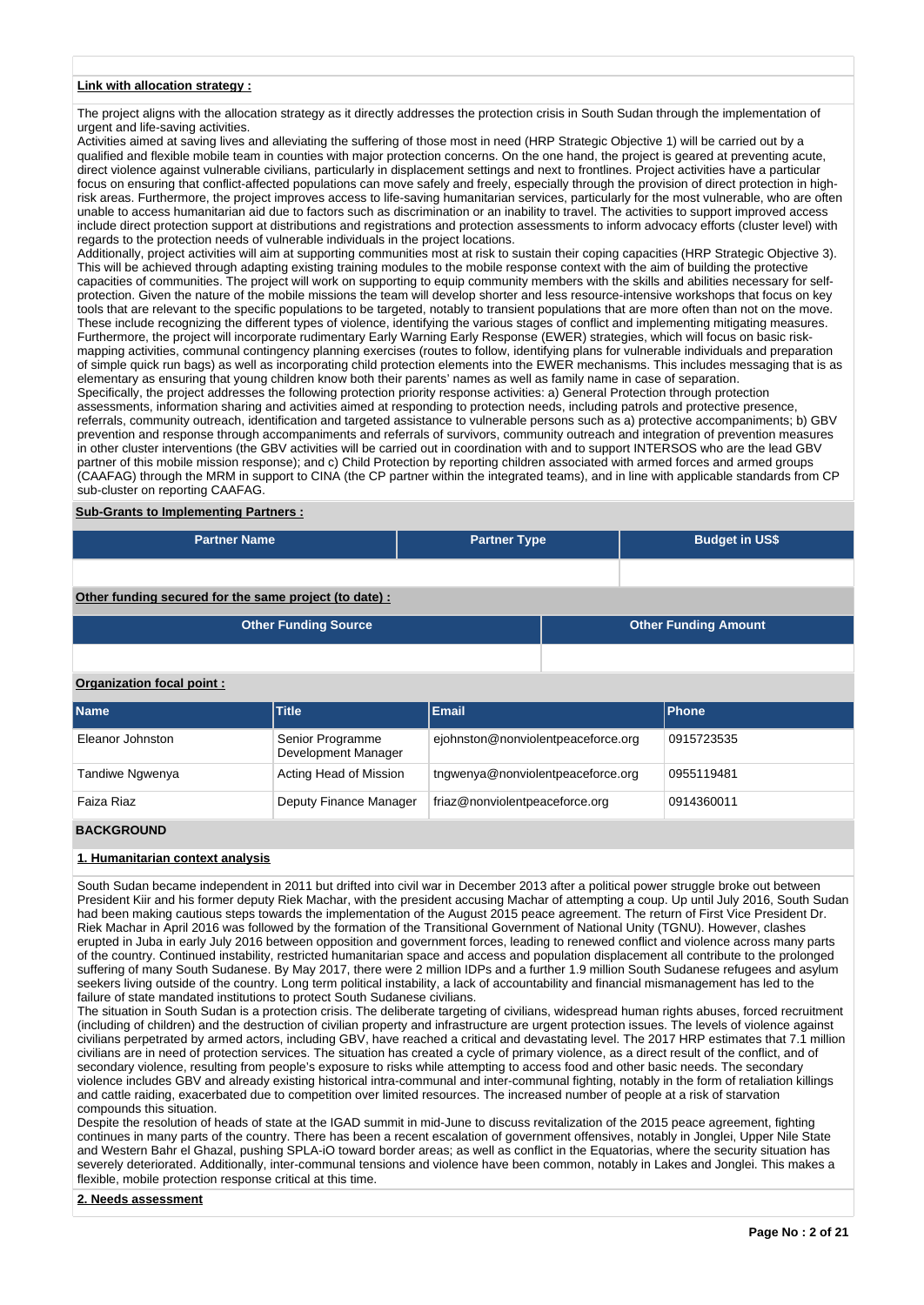Continued instability, restricted humanitarian space and access as well as population displacement all contribute to the prolonged suffering of many South Sudanese communities. Long term political instability, a lack of accountability and financial mismanagement has led to the failure of state mandated institutions to protect South Sudanese civilians. Gaps in humanitarian presence and assistance leave armed actors to target civilians with impunity. Furthermore, gaps leave civilians at risk of secondary violence as they move through high risk areas to access markets and/or food and material aid distributions. Levels of food insecurity together with the location and availability of aid and services continues to create pull factors for civilians. There is a significant need for further investment by the humanitarian community in mobile response missions to areas that are in need of support and services. On several occasions, the deterioration of the security context in some areas of the country has forced NP to modify its response to protection needs. From responding to needs through a static presence NP has shifted to responding through mobile missions to avoid having to systematically evacuate when conflict was erupting in the vicinity of the teams' operational base. NP has been successful in conducting mobile response missions to these areas responding flexibly and adaptively to the ever-changing context, re-entering the target areas to continue programming rapidly. NP is aware that there is the possibility that mobile response missions may adversely affect our "trust factor" both with communities and authorities on the ground. In addition, pre-planning and information gathering prior to deployment is challenging. In areas without network and where few people have thurayas on the ground, getting real time information about the situation can be an issue. NP often has to rely on hearsay, rumors and extrapolation from loose indicators. In order to mitigate this possibility, NP works tirelessly to ensure trust is built quickly and effectively in the short term. This is achieved by managing expectations, clear and open communication with communities, leaders and authorities, and keeping promises made.

NP has had several successes in building trust quickly in mobile response missions and has played a major role in Inter-Cluster Response Missions helping partners identify and prioritize vulnerable individuals, analysing the areas where (ICRM) distribution sites are being set up for protection concerns, participating in negotiations with local authorities about distributions being weapons-free zones, etc. NP was also successful in providing technical assistance in the form of training and agreement making for inter-cluster response missions (i.e. helping partners think through the impact of and commitments to hiring casual laborers, introducing protection as a cross-cutting component, identifying the activities and indicators that might put communities at risk, etc.). For the ICRMs, NP is the preferred protection partner for the missions, providing NP with a strong experience when it comes to identifying health, NFI, FSL, Nutrition and WASH programming related protection concerns and cooperating with implementing agencies. The Protection Cluster has requested NP to continue working on protection mainstreaming during these missions as well as making recommendations about the modality of the service delivery and distribution so that the Protection Cluster can advocate at the ICWG.

## **3. Description Of Beneficiaries**

The primary beneficiaries of the proposed project are conflict-affected civilians most vulnerable due to direct violence. This includes IDPs who have been forced to flee their homes and travel/live in insecure environments; individuals vulnerable to elevated levels of violence, including women and girls, certain sub-ethnic groups and youth; individuals targeted or subsumed by communal conflict; IDP and host communities experiencing escalated tensions as well as individuals vulnerable to forced recruitment. Overall, 1,360 individuals will directly benefit from the project (approximately 500 from persons who receive targeted support/assistance, 60 persons referred to other sectors for assistance/support services, 200 individuals trained in protection and conflict mitigation/ resolution skills from protection meetings; 600 community members engaged in community dialogue activities). The project's second set of primary beneficiaries are those vulnerable subsets of the conflict-affected populations experiencing restrictions on access to life-saving aid. This includes displaced communities whose access to aid is hindered by ethnic discrimination, UASC and minority ethnic groups who are frequently overlooked at distributions, elderly and disabled individuals and civilians who would need to travel through unsafe areas in order to access support and services. Whilst carrying out mobile response missions, NP will identify beneficiaries most in need on a continuous basis through patrols and reports from community members and key stakeholders (local authorities, traditional chiefs, religious leaders and community-based protection groups' leaders). Based on these reports, NP will go and assess the situation of those indicated as vulnerable and verify their levels of vulnerability (girls and boys at risk, including unaccompanied and separated children; persons with serious health conditions; persons with special physical protection needs; women-headed households; older persons; women at risk; persons with disabilities).

### **4. Grant Request Justification**

The conflict dynamics in South Sudan require a flexible, innovative response from the protection cluster. With acute crises unfolding in disparate parts of the country, the Integrated Protection Mobile Team (IPMT) will serve as a way to conduct context analysis and needs assessments, respond rapidly and provide surge capacity in areas where a static presence is not feasible, and in situations where a fastinitial response is needed.

NP will form part of the IPMT and deploy into areas prioritized in coordination with the protection cluster. The first priority for NP in each deployment will be to conduct assessments to understand protection needs of affected populations, examine the key protection risks and provide a protection lens to ensure conflict sensitivity in the design of interventions. Assessments will harness a number of methodologies, adapted to the context and duration of each mission, such as KIIs, observation and FGDs with key groups, taking into account age, gender and diversity of the population. Where the situation is particularly volatile, the team will also rely on informal engagements with community members, always ensuring triangulation of information and sources. In keeping with the integrated nature of the team, findings will incorporate information and analysis from other IPMT members. Reports will be used to inform the overall humanitarian response in each area, ensure adherence to 'do no harm' principles and advocate for response to the most pressing issues. Assessments will inform the design of NP's activities in each site. During assessments, NP initiates and develops relationships with communities, building trust and rapport enabling the conduct of activities tailored to the needs and demands.

There is a strong need for programming focused on addressing immediate protection concerns, while also facilitating capacity building and coordinating protection mainstreaming. The project activities will seek to support local protection and coping mechanisms that have been weakened or fractured as a result of the ongoing conflict. Protection mainstreaming is also key – working with other partners, NP critically analyses movement pathways, push and pull factors, displacement patterns, and the context on the ground to mitigate risk for those most at need. NP also identifies persons with specific needs in order to prioritize them in accessing services. The IPMT may also be deployed to provide protection mainstreaming support during interventions by other sectors in areas where there is a need for a strong protection focus, such as during food distributions or in parallel with the ICRMs, keeping in focus the need to avoid duplication.

Mindful of the need to facilitate medium to long-term interventions, it is anticipated that the integrated team can coordinate with partners planning to set-up a static presence in the mission locations. Where feasible, this will involve coordination on the ground and may involve basic protection mainstreaming training for staff. The presence of partners on the ground and the duration of missions will dictate such activities. Alternatively, facilitating such interventions may be limited to sharing information and/or assessment reports and conducting debriefing and advocacy meetings in Juba to the protection cluster, and to the ICWG through the protection cluster coordinators or by the IPMT itself.

NP has significant experience implementing mobile response protection activities, having conducted 9 mobile response missions in 2017 alone. This included support to ICRMs, bilateral support to distribution partners and independent missions where NP has successfully responded to the needs of civilians in the most insecure areas of South Sudan. NP's Protection Officers experienced in mobile missions are ready to deploy at short notice with the support of existing technical advisory capacity. Both IPMT's are expected to undertake at least 1 mission for 2 weeks per month on average.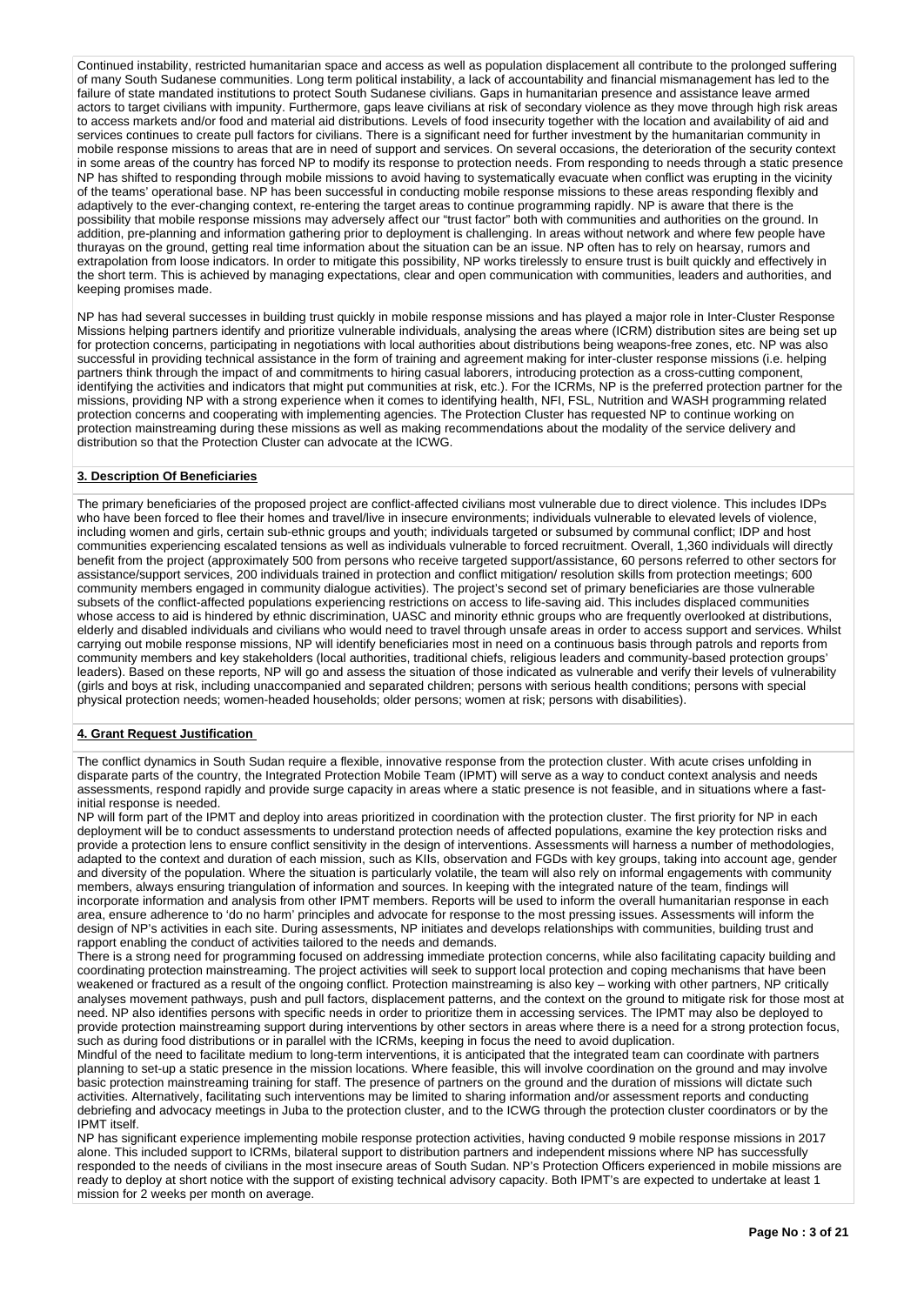## **5. Complementarity**

The situation facing women and girls in many areas is critical. In collaboration with the GBV lead partner on the IPMT, NP's focus will be on direct protection for women facing immediate threat as a GBV prevention mechanism. Such activities will be tailored to the vulnerabilities women experience in each location, but can include accompaniment, patrolling, protective presence and securing spaces for daily activities, such as firewood collection. Such activities can often result in survivors being identified/reported, whom NP can then liaise with the GBV lead partner to ensure access to CMR services, for example. NP will also support, as needed, any of the GBV response activities provided by the lead partner.

Utilising NP's expertise in child protection, NP will also work closely with the CP lead partner to provide technical support in their activities and collaborate on a number of activities. As the number of unaccompanied and separated children (UASCs) in all project locations is high, many children are highly vulnerable to child recruitment by armed actors. NP has significant experience in child protection activities, and using this experience, will tailor activities to suit each context. These may include the establishment and strengthening of referral pathways, provision of protective accompaniment and supporting in the monitoring and reporting on grave violations against children (MRM). Activities targeted at reducing the vulnerability of youth to forced recruitment include conducting risk mapping workshops though which youth can better understand when and/or where they are at most risk of forced recruitment and how to mitigate these risks.

## **LOGICAL FRAMEWORK**

## **Overall project objective**

To alleviate suffering and increase the safety and security of disaster affected and vulnerable communities in South Sudan.

| <b>PROTECTION</b>                                                                                                                                                         |                                                                                                      |                                 |  |  |  |  |  |  |  |  |
|---------------------------------------------------------------------------------------------------------------------------------------------------------------------------|------------------------------------------------------------------------------------------------------|---------------------------------|--|--|--|--|--|--|--|--|
| <b>Cluster objectives</b>                                                                                                                                                 | <b>Strategic Response Plan (SRP) objectives</b>                                                      | <b>Percentage of activities</b> |  |  |  |  |  |  |  |  |
| Protection response services are available in<br>all counties that are heavily affected by<br>conflict or displacement.                                                   | SO1: Save lives and alleviate the suffering of<br>those most in need of assistance and<br>protection | 50                              |  |  |  |  |  |  |  |  |
| Prevention-oriented programming is<br>implemented in counties that are heavily<br>affected by conflict or displacement, and<br>communities are assisted to maintain their | SO3: Support at-risk communities to sustain<br>their capacity to cope with significant threats       | 50                              |  |  |  |  |  |  |  |  |

coping capacities

**Contribution to Cluster/Sector Objectives :** The proposed project aligns with the above specified objectives through a multi-pronged approach that combines protection assessment and direct protection with capacity-building elements. Assessments will determine and report on protection profiles of affected populations and sites, assess general protection risks and provide analysis to ensure conflict sensitivity. This contributes to the above objectives by informing and advocating with the humanitarian response on how to save lives and alleviate suffering whilst ensuring people can access services with safety and dignity. Direct protection activities that focus on proactive presence and patrolling in high risk areas contribute to freedom of movement for civilians through deterrence of violent acts, as well as accompaniments and protection mainstreaming to ensure vulnerable civilians can safely access life-saving humanitarian services and support. Through capacity-building efforts, including early warning early response (EWER) and protection training, community resilience and coping strategies will be enhanced. Conflict mitigation activities will also be implemented to facilitate dialogue and foster nonviolent mechanisms for addressing disputes, of which also contribute to increased resilience of at-risk communities and strengthened systems for coping with conflict and violence.

## **Outcome 1**

Reduced number of women, men and children vulnerable to protection threats, in particular violence including GBV, exploitation and neglect.

# **Output 1.1**

## **Description**

Immediate threats of violence against general population reduced/removed in high risk areas through protection assessment, monitoring and support activities.

# **Assumptions & Risks**

Assumption: Direct protection activities informed by in-depth assessments increase the immediate safety of civilians. Risks: Lack of Partners on the ground/on the mission to respond to protection needs of beneficiaries; failure to attain community buy-in and acceptance to project activities and objectives (low attendance during project activities; lack of engagement of community members with project; mistrust from and disagreements with community leaders).

# **Indicators**

|                                                                |                                                                |                                                                                                  |            | <b>End cycle beneficiaries</b> |  |                   | End<br>cycle  |  |  |  |
|----------------------------------------------------------------|----------------------------------------------------------------|--------------------------------------------------------------------------------------------------|------------|--------------------------------|--|-------------------|---------------|--|--|--|
| Code                                                           | <b>Cluster</b>                                                 | <b>Indicator</b>                                                                                 | <b>Men</b> | <b>Women</b>                   |  | <b>Boys</b> Girls | <b>Target</b> |  |  |  |
| Indicator 1.1.1                                                | <b>PROTECTION</b>                                              | Number of vulnerable persons who receive<br>targeted support/assistance                          |            |                                |  |                   | 500           |  |  |  |
| <b>Means of Verification:</b> Activity Reports; Weekly Reports |                                                                |                                                                                                  |            |                                |  |                   |               |  |  |  |
| Indicator 1.1.2                                                | <b>PROTECTION</b>                                              | Number of vulnerable persons referred to other<br>sectors for assistance/support services        |            |                                |  |                   | 60            |  |  |  |
|                                                                | <b>Means of Verification:</b> Activity Reports; Weekly Reports |                                                                                                  |            |                                |  |                   |               |  |  |  |
| Indicator 1.1.3                                                | <b>PROTECTION</b>                                              | Number of protective accompaniment initiatives<br>coordinated and monitored by protection actors |            |                                |  |                   | 30            |  |  |  |
| <b>Means of Verification:</b> Activity Reports; Weekly Reports |                                                                |                                                                                                  |            |                                |  |                   |               |  |  |  |
| Indicator 1.1.4                                                | <b>PROTECTION</b>                                              | Number of protection assessment reports<br>produced and disseminated.                            |            |                                |  |                   | 12            |  |  |  |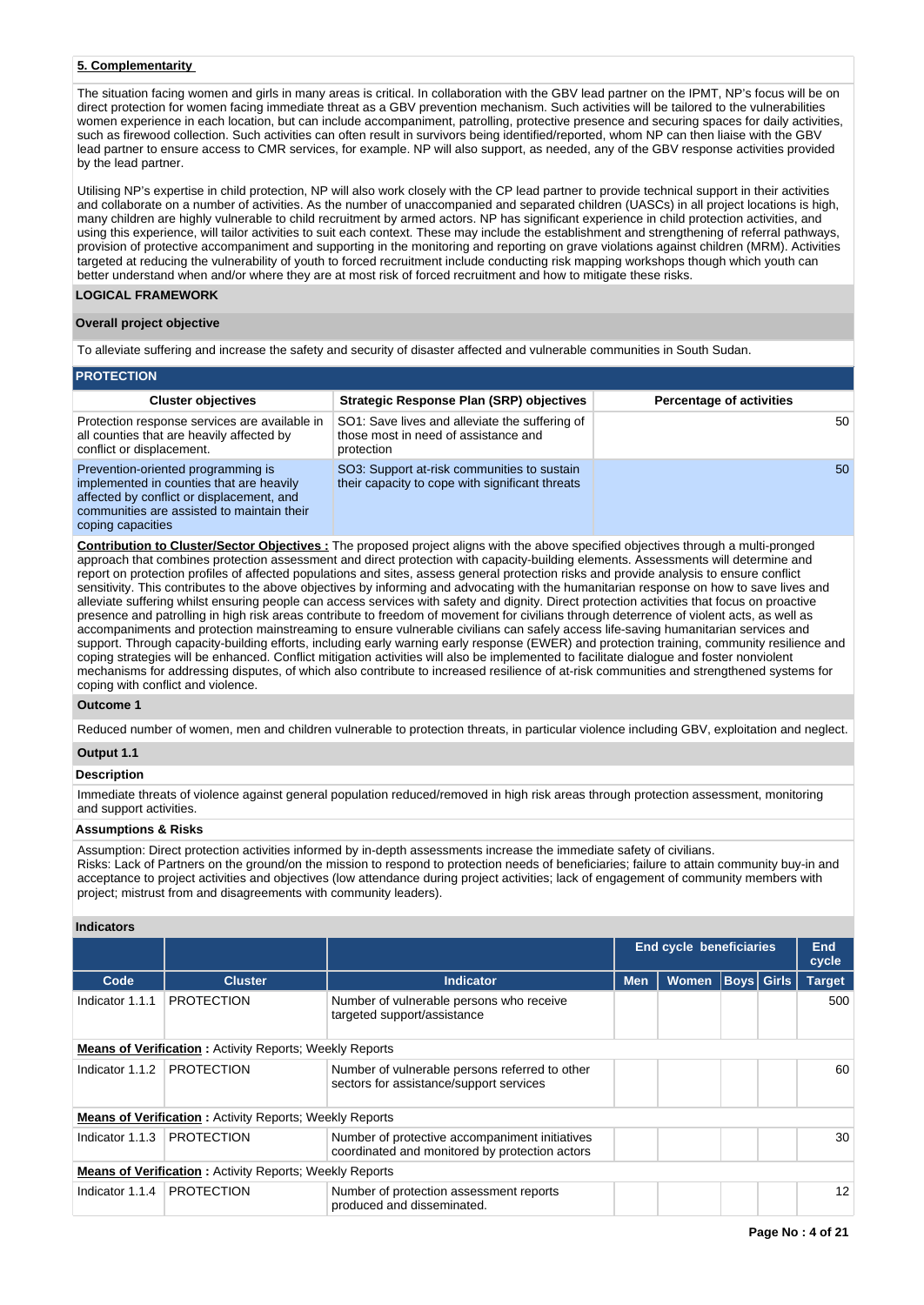| <b>Means of Verification:</b> Assessment Reports; Weekly Reports.                                              |                                                          |                                                                                                    |  |  |  |  |   |  |  |
|----------------------------------------------------------------------------------------------------------------|----------------------------------------------------------|----------------------------------------------------------------------------------------------------|--|--|--|--|---|--|--|
| Indicator 1.1.5 PROTECTION<br>Number of missions undertaken by the integrated<br>12<br>protection mobile teams |                                                          |                                                                                                    |  |  |  |  |   |  |  |
|                                                                                                                | <b>Means of Verification: IPMT joint mission reports</b> |                                                                                                    |  |  |  |  |   |  |  |
|                                                                                                                | Indicator 1.1.6   PROTECTION                             | Number of debriefing sessions to the protection<br>cluster from integrated mobile protection teams |  |  |  |  | 4 |  |  |

**Means of Verification :** Minutes of the Protection cluster meetings

# **Activities**

## **Activity 1.1.1**

Provide protective accompaniments for threatened or at risk individuals and groups to prevent the likelihood of violence occurring.

This activity is centered upon facilitating access and improving demand for post-incident services for threatened or at risk individuals and groups. These groups will be provided support by NP male and female staff to access vital services through accompaniments. Accompaniments will help promote use of services by addressing structural barriers to access, such as lack of transport, financial limitations etc. Accompaniment of survivors within referral will be based on fully informed decision and expressed consent from the survivor and/or from family (depending on the situation).

## **Activity 1.1.2**

Conduct proactive deterrent patrolling, and protective presence in identified high risk areas.

Patrols conducted by teams seek to mitigate elevated threats of violence against women in 3-4 high risk locations in a community and provide useful contextual information through observations and discussions with local populations. The planning and execution of patrol activities is heavily dependent on the contextual realities and threats faced by populations. NP teams work together with the local community to identify risks and mitigation activities to ensure that the process and efficacy of protective patrolling is understood and to help build local capacity for proactive risk mitigation. Deterrent patrolling and presence activities will make up a part of the overall work plan. Each activity will be planned according to identified need. As such, NP staff conducting the activity will be a mixture of national and international staff, although this depends on the specifics of each situation – level of risk, contextual dynamics, etc.

#### **Activity 1.1.3**

Mainstream protection through advice and support to other humanitarian agencies.

To ensure adherence to the protection principles outlined in the sphere standards and the new Global Protection Cluster Toolkit on Protection Mainstreaming. NP will coordinate closely with agencies conducting distributions in project locations. Planning sessions will help prevent any negative consequences resulting from the delivery of food or material aid and include briefings on local security and context, mapping out the distribution sites to minimize potential harm and planning the support to be provided.

### **Activity 1.1.4**

Provide direct protection support at distributions and assist in the prioritization of vulnerable persons.

NP will provide direct protection assistance to support vulnerable groups, dissipate tensions and ensure crowd control to reduce the likelihood of violence and disruption. NP coordinates with distribution partners by ensuring that local leaders are informed beforehand to avoid misunderstandings at the various distribution centers. NP also ensures protection is provided to the civilians as well as identifying the most vulnerable individuals and prioritizing them. There are four key elements to the work of NP during registrations and distributions including: 1) Crowd control activities: staff will be situated at key points to manage the queues and prevent people from jumping the line and reduce any tensions should they arise; 2) Messaging/translation: Staff will use megaphones and other means to communicate messages partners to crowds and help people understand how the system is working to reduce confusions or tensions resulting from potentially long waiting times; 3) Identification & prioritization of vulnerable individuals: during registration and distribution exercises NP will seek to identify, prioritize and support six categories of vulnerable individuals: unaccompanied minors, heavily pregnant women, lactating mothers with newborn babies, elderly persons, persons with disabilities (PWDs) and those persons whom are sick or injured.

## **Activity 1.1.5**

Facilitate referrals and support safe and dignified access to services for individuals requiring additional support.

Referrals center on facilitating safe access to and improving demand for post-incident services. Referrals are survivor-centered and NP does not impose on survivors to access these services, however survivors are provided information on all the available services that provide the immediate support they need and can make informed decisions. NP, for example, would not recommend a service on a referral pathway if it presented a great risk of violence or GBV in accessing this service. NP also knows that referral pathways are subject to change based on the services available, however, from experience, NP is certain that referral pathway coordination is critical to saving lives in all areas especially those too insecure for static NGO presence.

#### **Activity 1.1.6**

Monitor and report on grave violations against children.

In instances where grave violations against children's rights are witnessed, teams will submit MRM reports as specified within the MRM field Manual (2014). As noted throughout this proposal, child recruitment by armed actors as well as other grave violations against children are commonplace in each project area. As a result, NP will conduct MRM reporting to ensure accountability for perpetrators in the long term. NP teams complete MRM forms that are submitted to NP's Programs Department for review and then finally submitted to UNICEF for inclusion in the global MRM system. In 2017 to date, NP has submitted 11 MRM reports and has been recognized for its contribution and commitment to reporting consistently within the system.

### **Activity 1.1.7**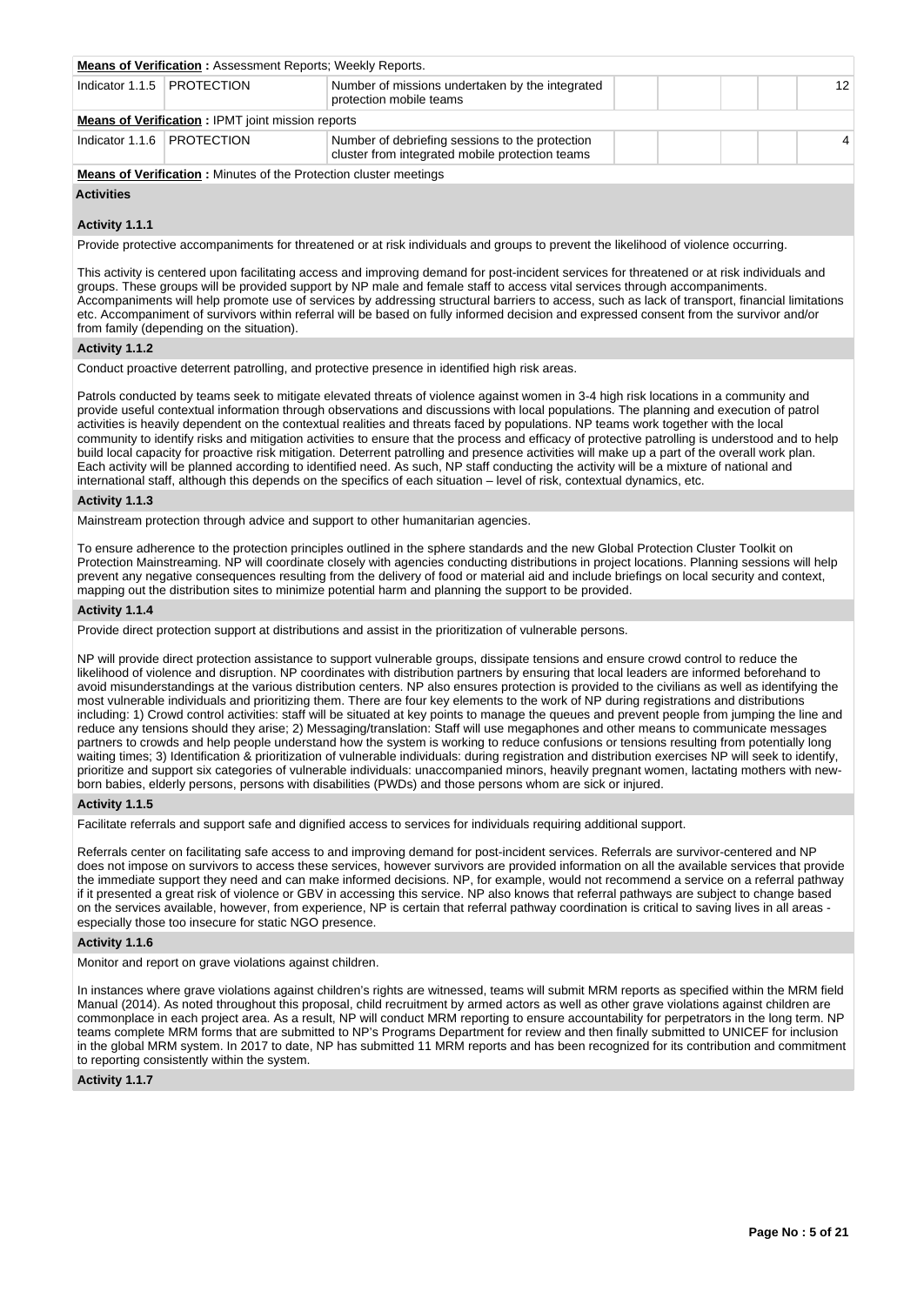Undertake protection assessments to assess, determine and report on protection profiles of affected populations and sites, assess general protection risks and provide robust protection analysis to ensure conflict sensitivity and to inform response across clusters.

NP will produce protection assessments reports – all key to effective protection programming. The reports will be utilized as an important advocacy tool on the national level for encouraging other agencies to respond to needs in the project locations. NP will utilize participatory knowledge building processes within communities to ensure responsive and beneficiary-led analysis and programming. These assessment exercises will focus on key issues the communities are facing such as community security, gender relations, child protection issues and vulnerabilities which will prove critical for ensuring effective protection programming. NP will coordinate with the other integrated team partners to split the assessment themes to avoid duplication and overlapping. NP takes note to ensure that all assessments shared with external partners containing sensitive information that might bring harm to civilians are treated with high security measures and assurances from receiving partners that the information will not be shared otherwise NP and other NGOs are also part of the Protection Cluster process of improving the information management systems within the cluster. Once these mechanisms are strengthened it will allow for more efficient and timely sharing of information which will ensure more comprehensive and coordinated reporting of

protection trends around the country.

### **Outcome 2**

Strengthened protective capacity for increased safety and security in communities.

## **Output 2.1**

### **Description**

Community members actively participating in capacity-building, violence-prevention and conflict mitigation efforts.

### **Assumptions & Risks**

#### Assumption

- Changes in knowledge and skills improves how the communities respond to security issues.

- Community coping strategies will be identified and strengthened.

Risk: Community based protection mechanisms require considerable amounts of training and ongoing mentoring to ensure effectiveness. In addition to a willingness by the community to engage with such structures.

### **Indicators**

|                                                                |                                                                 |                                                                                           |            | <b>End cycle beneficiaries</b> |  |                   |               |  |  |  |  |
|----------------------------------------------------------------|-----------------------------------------------------------------|-------------------------------------------------------------------------------------------|------------|--------------------------------|--|-------------------|---------------|--|--|--|--|
| Code                                                           | <b>Cluster</b>                                                  | <b>Indicator</b>                                                                          | <b>Men</b> | <b>Women</b>                   |  | <b>Boys Girls</b> | <b>Target</b> |  |  |  |  |
| Indicator 2.1.1                                                | <b>PROTECTION</b>                                               | Number of community protection meetings<br>facilitated.                                   |            |                                |  |                   | 12            |  |  |  |  |
| <b>Means of Verification:</b> Activity Reports; Weekly Reports |                                                                 |                                                                                           |            |                                |  |                   |               |  |  |  |  |
| Indicator 2.1.2                                                | <b>PROTECTION</b>                                               | Number of individuals trained in protection and<br>conflict mitigation/resolution skills. |            |                                |  |                   |               |  |  |  |  |
|                                                                | <b>Means of Verification: Activity Reports: Weekly Reports</b>  |                                                                                           |            |                                |  |                   |               |  |  |  |  |
| Indicator $2.1.3$                                              | <b>PROTECTION</b>                                               | Number of early warning/early response<br>workshops conducted.                            |            |                                |  |                   | 6             |  |  |  |  |
|                                                                | <b>Means of Verification:</b> Training Reports; Weekly Reports. |                                                                                           |            |                                |  |                   |               |  |  |  |  |
| Indicator 2.1.4                                                | <b>PROTECTION</b>                                               | Number of community members engaged in<br>community dialogue activities                   | 300        | 300                            |  |                   | 600           |  |  |  |  |
|                                                                | <b>Means of Verification:</b> Meeting Report, Weekly Report     |                                                                                           |            |                                |  |                   |               |  |  |  |  |

## **Activities**

#### **Activity 2.1.1**

Conduct early warning and early response (EWER) assessments and trainings in high-risk communities (community-based contingency planning). Early warning and response systems in conflict affected areas can have significant benefits for mitigating risks in communities which are sited in high risk and insecure locations. Initial assessments will seek to identify current coping strategies and understand the adaptive capacities of communities through a participatory exploration process. In many cases, traditional coping strategies will be enhanced through trainings which focus on building communication pathways across communities for early warning, identification of safe evacuation routes, providing lists of essential items and support to vulnerable individuals in case of forced displacement. Supporting traditional coping strategies is a way that NP ensures that lifesaving mechanisms are maintained and communities are better able to appreciate their indigenous methodologies when responding to violence and conflict. All of which seek to mitigate the threats and impact of potential forced displacement on communities.

NP will aim at conducting as many EWER workshops as possible. However, based on our experience, NP believe 6 is a reasonable target as it is not always feasible to conduct EWER workshops, notably due to the sensitivity of this activity. Furthermore, sometimes due other protection concerns and the security situation other activities will be prioritized.

### **Activity 2.1.2**

Facilitate community protection meetings between beneficiaries, local authorities, security actors and humanitarian actors.

NP will utilise these forums to increase the representative voice of communities to advocate for stronger state support or humanitarian aid and services where necessary. The meetings are facilitated by NP based on need and demand by the communities to ensure that the relevant stakeholders, of all genders, are invited to participate. In many cases these meetings have resulted in a greater understanding of the needs, motives and actions on both sides and provided beneficiaries with improved clarity and understanding regarding service provision, while facilitating strengthened responses from humanitarian agencies on the ground.

## **Activity 2.1.3**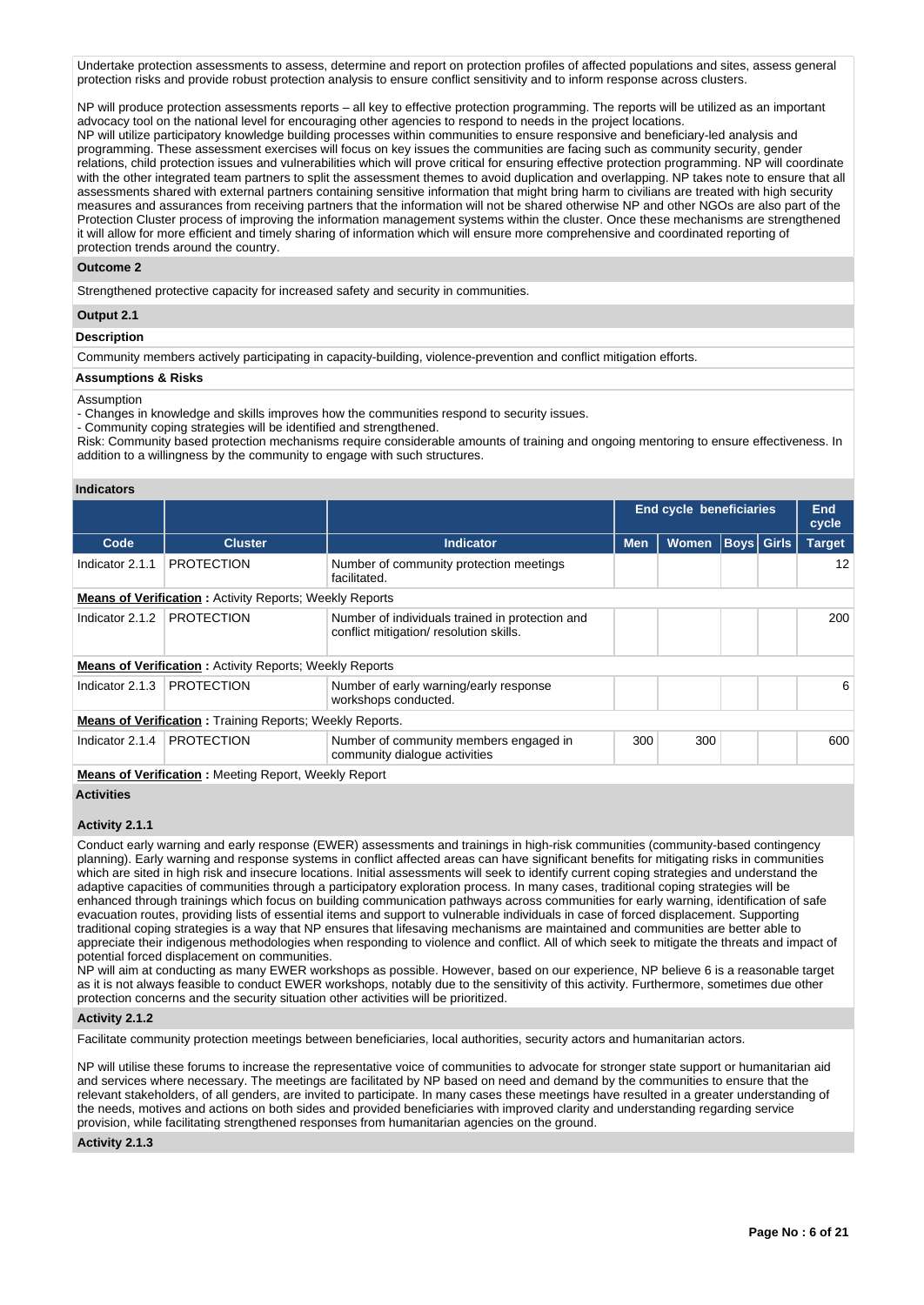Conduct capacity building workshops for community members to strengthen local capacities for violence prevention, protection and response. Training communities is crucial to foster the capacity to prevent and respond to violence and mitigate conflicts. Capacity building activities conducted by NP are mainly participatory and involve the active interaction of participants and the facilitators to ensure that appropriate and relevant skills are imparted and there is sharing and learning. NPSS is committed to establishing community-based protection mechanisms that are fully supported by the community as the most sustainable and effective way mitigating protection risks. Capacity building workshops for community members on violence prevention, protection and response are based on a specifically designed training manual that is tailored to the specificities of each project locations. People know the threats they face, know their areas and what resources are available to them—much better than we do. NP's role is to initiate and facilitate the process of reflection, planning and discussion within the community. NP helps community members ask themselves questions regarding their own protection strategies. Participants will discuss, exchange ideas, come up with their own answers and make their plan for the future.

### **Activity 2.1.4**

Conduct conflict mitigation, dialogue facilitation and rumor control activities to reduce tensions and prevent violence in communities.

As NP prioritises community engagement, and relationship building, this means the team will focus on ensuring they have robust interactions with key stakeholders such as chiefs and women's groups, as well as individual community members who the team encounters during patrols. Where appropriate, the team can conduct community dialogue activities, leveraging these relationships to ensure community buy-in and also to ensure that there is a need for the type of dialogue activities that the team plans to facilitate. Community dialogue activities can include NP facilitating dialogue between two groups/people/communities, conflict mitigation and rumour control sessions/meetings all aimed at reducing the likelihood of violence occurring. The type of activity, and/or whether they are of benefit at all, varies based on the context. When deciding whether to conduct such activities, and what type, the team will always be adaptable and flexible, responding to the needs of the community and the prevailing conflict dynamics, mindful of the utility in the short to mid-term that such activities would serve.

### **Additional Targets :**

## **M & R**

## **Monitoring & Reporting plan**

Consistent monitoring will ensure effective oversight of the project. The monitoring process will be conducted both at field and Juba level and will be led by NP staff, but include inputs from key stakeholders and community members. Detailed internal weekly reports which include context overviews, beneficiary information, activity and meeting logs, as well as any additional project information will be compiled on a weekly basis and shared with Juba-based staff. Qualitative and quantitative data will be extracted from these weekly reports and will feed in to NP's internal project monitor (PM) to measure progress against set objectives and work plan, as well as to capture key challenges and lessons learnt. Senior management and M&E staff will provide ongoing feedback to the field team on progress towards indicators and targets achieved to help guide implementation. The data captured in the PM will be analyzed for external reporting. Specifically, NP will complete 5Ws reporting on a monthly basis, as well as provide feedback to the Protection Cluster on context and activities during regular meetings and ad hoc meetings when returning from field missions. The team will also complete quarterly reporting to CHF and submit a final report. In addition to these, NP will write one mission report for every mission carried out during the project.

On-going evaluation of activities carried out will be done through informal feedback from project beneficiaries. The project evaluation process will seek to verify NP's contribution to the IPMT. The evaluation process will provide an impartial and systematic examination of the overall project objective, intended to draw lessons to improve implementation and enhance accountability, identify best practices and improve tools and approaches for future protection mobile responses. This will be done through the debrief sessions by the IPMT.

## **Workplan**

| <b>Activitydescription</b>                                                                                                                                                                                                                                                                                                                                                                                                                                                                                                                                                                                                                                                                                                                                                                                                                                                                                                                                                                                         | Year |   | $\overline{2}$ |  | 5 |  | 8        | $\bf{9}$ |          | 10 11 12        |                         |
|--------------------------------------------------------------------------------------------------------------------------------------------------------------------------------------------------------------------------------------------------------------------------------------------------------------------------------------------------------------------------------------------------------------------------------------------------------------------------------------------------------------------------------------------------------------------------------------------------------------------------------------------------------------------------------------------------------------------------------------------------------------------------------------------------------------------------------------------------------------------------------------------------------------------------------------------------------------------------------------------------------------------|------|---|----------------|--|---|--|----------|----------|----------|-----------------|-------------------------|
| Activity 1.1.1: Provide protective accompaniments for threatened or at risk<br>individuals and groups to prevent the likelihood of violence occurring.                                                                                                                                                                                                                                                                                                                                                                                                                                                                                                                                                                                                                                                                                                                                                                                                                                                             | 2017 |   |                |  |   |  | $\times$ |          |          | $X$ $X$ $X$ $X$ |                         |
| This activity is centered upon facilitating access and improving demand for post-<br>incident services for threatened or at risk individuals and groups. These groups will<br>be provided support by NP male and female staff to access vital services through<br>accompaniments. Accompaniments will help promote use of services by<br>addressing structural barriers to access, such as lack of transport, financial<br>limitations etc. Accompaniment of survivors within referral will be based on fully<br>informed decision and expressed consent from the survivor and/or from family<br>(depending on the situation).                                                                                                                                                                                                                                                                                                                                                                                     | 2018 | X |                |  |   |  |          |          |          |                 |                         |
| Activity 1.1.2: Conduct proactive deterrent patrolling, and protective presence in<br>identified high risk areas.                                                                                                                                                                                                                                                                                                                                                                                                                                                                                                                                                                                                                                                                                                                                                                                                                                                                                                  | 2017 |   |                |  |   |  | X        | $\times$ | <b>X</b> | $\mathsf{X}$    | $\mathsf{I} \mathsf{X}$ |
| Patrols conducted by teams seek to mitigate elevated threats of violence against<br>women in 3-4 high risk locations in a community and provide useful contextual<br>information through observations and discussions with local populations. The<br>planning and execution of patrol activities is heavily dependent on the contextual<br>realities and threats faced by populations. NP teams work together with the local<br>community to identify risks and mitigation activities to ensure that the process and<br>efficacy of protective patrolling is understood and to help build local capacity for<br>proactive risk mitigation. Deterrent patrolling and presence activities will make up a<br>part of the overall work plan. Each activity will be planned according to identified<br>need. As such, NP staff conducting the activity will be a mixture of national and<br>international staff, although this depends on the specifics of each situation – level<br>of risk, contextual dynamics, etc. | 2018 | X |                |  |   |  |          |          |          |                 |                         |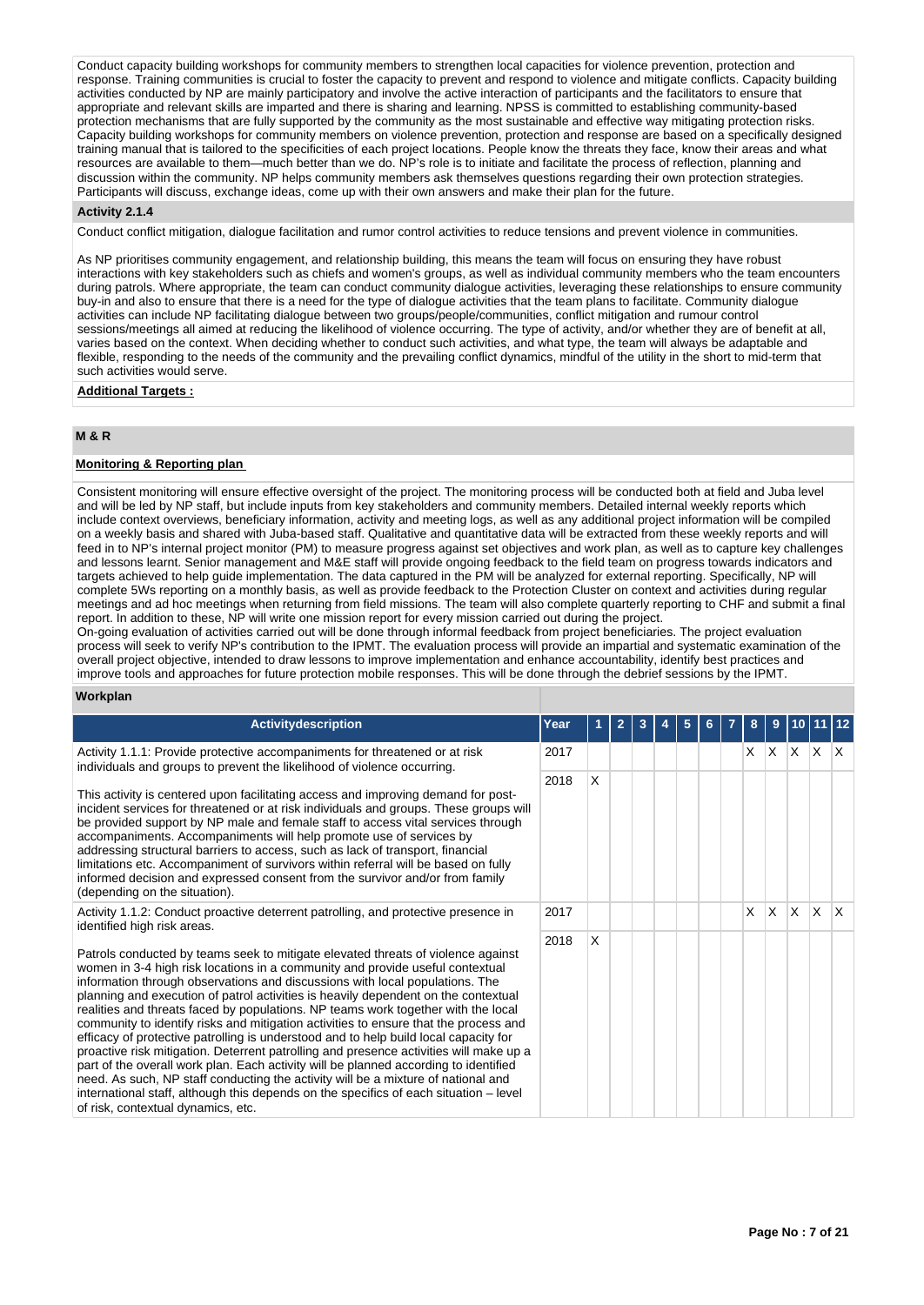humanitarian agencies. To ensure adherence to the protection principles outlined in the sphere standards and the new Global Protection Cluster Toolkit on Protection Mainstreaming. NP will coordinate closely with agencies conducting distributions in project locations. Planning sessions will help prevent any negative consequences resulting from the delivery of food or material aid and include briefings on local security and context, mapping out the distribution sites to minimize potential harm and planning the support to be provided.

Activity 1.1.3: Mainstream protection through advice and support to other

Activity 1.1.4: Provide direct protection support at distributions and assist in the prioritization of vulnerable persons.

NP will provide direct protection assistance to support vulnerable groups, dissipate tensions and ensure crowd control to reduce the likelihood of violence and disruption. NP coordinates with distribution partners by ensuring that local leaders are informed beforehand to avoid misunderstandings at the various distribution centers. NP also ensures protection is provided to the civilians as well as identifying the most vulnerable individuals and prioritizing them. There are four key elements to the work of NP during registrations and distributions including: 1) Crowd control activities: staff will be situated at key points to manage the queues and prevent people from jumping the line and reduce any tensions should they arise; 2) Messaging/translation: Staff will use megaphones and other means to communicate messages partners to crowds and help people understand how the system is working to reduce confusions or tensions resulting from potentially long waiting times; 3) Identification & prioritization of vulnerable individuals: during registration and distribution exercises NP will seek to identify, prioritize and support six categories of vulnerable individuals: unaccompanied minors, heavily pregnant women, lactating mothers with new-born babies, elderly persons, persons with disabilities (PWDs) and those persons whom are sick or injured.

Activity 1.1.5: Facilitate referrals and support safe and dignified access to services for individuals requiring additional support.

Referrals center on facilitating safe access to and improving demand for postincident services. Referrals are survivor-centered and NP does not impose on survivors to access these services, however survivors are provided information on all the available services that provide the immediate support they need and can make informed decisions. NP, for example, would not recommend a service on a referral pathway if it presented a great risk of violence or GBV in accessing this service. NP also knows that referral pathways are subject to change based on the services available, however, from experience, NP is certain that referral pathway coordination is critical to saving lives in all areas - especially those too insecure for static NGO presence.

Activity 1.1.6: Monitor and report on grave violations against children.

In instances where grave violations against children's rights are witnessed, teams will submit MRM reports as specified within the MRM field Manual (2014). As noted throughout this proposal, child recruitment by armed actors as well as other grave violations against children are commonplace in each project area. As a result, NP will conduct MRM reporting to ensure accountability for perpetrators in the long term. NP teams complete MRM forms that are submitted to NP's Programs Department for review and then finally submitted to UNICEF for inclusion in the global MRM system. In 2017 to date, NP has submitted 11 MRM reports and has been recognized for its contribution and commitment to reporting consistently within the system.

Activity 1.1.7: Undertake protection assessments to assess, determine and report on protection profiles of affected populations and sites, assess general protection risks and provide robust protection analysis to ensure conflict sensitivity and to inform response across clusters.

NP will produce protection assessments reports – all key to effective protection programming. The reports will be utilized as an important advocacy tool on the national level for encouraging other agencies to respond to needs in the project locations.

NP will utilize participatory knowledge building processes within communities to ensure responsive and beneficiary-led analysis and programming. These assessment exercises will focus on key issues the communities are facing such as community security, gender relations, child protection issues and vulnerabilities which will prove critical for ensuring effective protection programming. NP will coordinate with the other integrated team partners to split the assessment themes to avoid duplication and overlapping. NP takes note to ensure that all assessments shared with external partners containing sensitive information that might bring harm to civilians are treated with high security measures and assurances from receiving partners that the information will not be shared otherwise NP and other NGOs are also part of the Protection Cluster process of improving the information management systems within the cluster. Once these mechanisms are strengthened it will allow for more efficient and timely sharing of information which will ensure more comprehensive and coordinated reporting of protection trends around the country.

|              | 2017 |                           |  |  |  | X                       | $\boldsymbol{\mathsf{X}}$ | $\mathsf{X}^-$          | $\mathsf X$             | $\overline{\mathsf{X}}$ |
|--------------|------|---------------------------|--|--|--|-------------------------|---------------------------|-------------------------|-------------------------|-------------------------|
|              | 2018 | X                         |  |  |  |                         |                           |                         |                         |                         |
| $\mathbf{I}$ |      |                           |  |  |  |                         |                           |                         |                         |                         |
|              |      |                           |  |  |  |                         |                           |                         |                         |                         |
|              |      |                           |  |  |  |                         |                           |                         |                         |                         |
|              | 2017 |                           |  |  |  | X                       | $\overline{\mathsf{X}}$   | $\mathsf{X}^-$          | $\overline{\mathsf{X}}$ | X                       |
|              | 2018 | X                         |  |  |  |                         |                           |                         |                         |                         |
|              |      |                           |  |  |  |                         |                           |                         |                         |                         |
|              |      |                           |  |  |  |                         |                           |                         |                         |                         |
|              |      |                           |  |  |  |                         |                           |                         |                         |                         |
|              |      |                           |  |  |  |                         |                           |                         |                         |                         |
|              |      |                           |  |  |  |                         |                           |                         |                         |                         |
|              |      |                           |  |  |  |                         |                           |                         |                         |                         |
| t            |      |                           |  |  |  |                         |                           |                         |                         |                         |
|              |      |                           |  |  |  |                         |                           |                         |                         |                         |
|              | 2017 |                           |  |  |  | $\overline{\mathsf{x}}$ | $\overline{\mathsf{X}}$   | $\mathsf X$             | X                       | $\mathsf X$             |
|              | 2018 | $\boldsymbol{\mathsf{X}}$ |  |  |  |                         |                           |                         |                         |                         |
|              |      |                           |  |  |  |                         |                           |                         |                         |                         |
|              |      |                           |  |  |  |                         |                           |                         |                         |                         |
|              |      |                           |  |  |  |                         |                           |                         |                         |                         |
|              |      |                           |  |  |  |                         |                           |                         |                         |                         |
|              |      |                           |  |  |  |                         |                           |                         |                         |                         |
|              | 2017 |                           |  |  |  | $\overline{\mathsf{x}}$ | $\overline{\mathsf{X}}$   | $\overline{\mathsf{X}}$ | $\mathsf X$             | X                       |
|              | 2018 | X                         |  |  |  |                         |                           |                         |                         |                         |
| ł            |      |                           |  |  |  |                         |                           |                         |                         |                         |
|              |      |                           |  |  |  |                         |                           |                         |                         |                         |
|              |      |                           |  |  |  |                         |                           |                         |                         |                         |
|              |      |                           |  |  |  |                         |                           |                         |                         |                         |
|              | 2017 |                           |  |  |  | $\overline{\mathsf{X}}$ | $\mathsf X$               | $\mathsf{X}$            | $\mathsf X$             | $\pmb{\times}$          |
|              | 2018 | X                         |  |  |  |                         |                           |                         |                         |                         |
|              |      |                           |  |  |  |                         |                           |                         |                         |                         |
|              |      |                           |  |  |  |                         |                           |                         |                         |                         |
|              |      |                           |  |  |  |                         |                           |                         |                         |                         |
|              |      |                           |  |  |  |                         |                           |                         |                         |                         |
|              |      |                           |  |  |  |                         |                           |                         |                         |                         |
|              |      |                           |  |  |  |                         |                           |                         |                         |                         |
|              |      |                           |  |  |  |                         |                           |                         |                         |                         |
|              |      |                           |  |  |  |                         |                           |                         |                         |                         |
|              |      |                           |  |  |  |                         |                           |                         |                         |                         |
|              |      |                           |  |  |  |                         |                           |                         |                         |                         |
|              |      |                           |  |  |  |                         |                           |                         |                         |                         |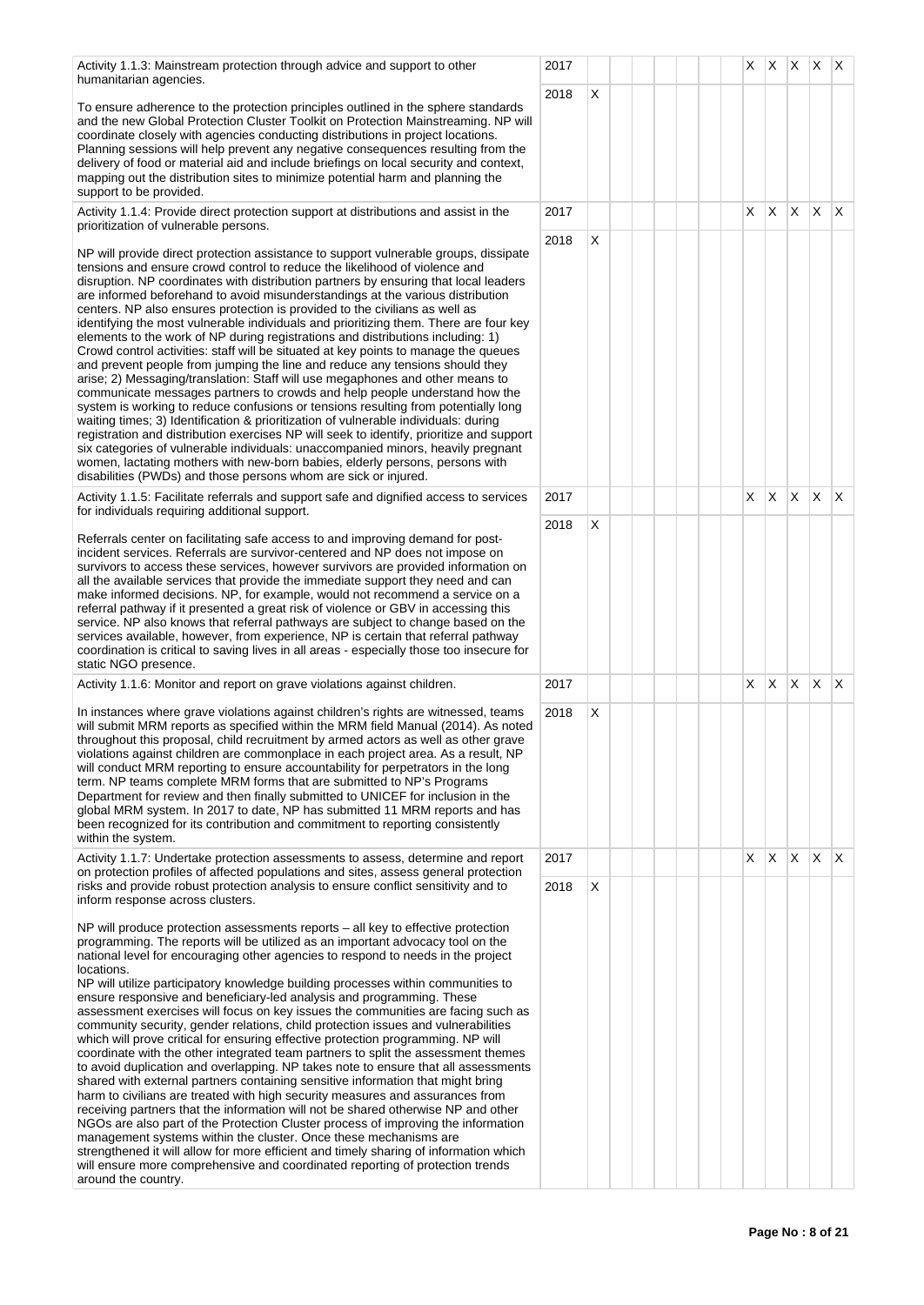Activity 2.1.1: Conduct early warning and early response (EWER) assessments and trainings in high-risk communities (community-based contingency planning). Early warning and response systems in conflict affected areas can have significant benefits for mitigating risks in communities which are sited in high risk and insecure locations. Initial assessments will seek to identify current coping strategies and understand the adaptive capacities of communities through a participatory exploration process. In many cases, traditional coping strategies will be enhanced through trainings which focus on building communication pathways across communities for early warning, identification of safe evacuation routes, providing lists of essential items and support to vulnerable individuals in case of forced displacement. Supporting traditional coping strategies is a way that NP ensures that lifesaving mechanisms are maintained and communities are better able to appreciate their indigenous methodologies when responding to violence and conflict. All of which seek to mitigate the threats and impact of potential forced displacement on communities. NP will aim at conducting as many EWER workshops as possible. However, based on our experience, NP believe 6 is a reasonable target as it is not always feasible to conduct EWER workshops, notably due to the sensitivity of this activity.

Furthermore, sometimes due other protection concerns and the security situation other activities will be prioritized.

Activity 2.1.2: Facilitate community protection meetings between beneficiaries, local authorities, security actors and humanitarian actors.

NP will utilise these forums to increase the representative voice of communities to advocate for stronger state support or humanitarian aid and services where necessary. The meetings are facilitated by NP based on need and demand by the communities to ensure that the relevant stakeholders, of all genders, are invited to participate. In many cases these meetings have resulted in a greater understanding of the needs, motives and actions on both sides and provided beneficiaries with improved clarity and understanding regarding service provision, while facilitating strengthened responses from humanitarian agencies on the ground.

Activity 2.1.3: Conduct capacity building workshops for community members to strengthen local capacities for violence prevention, protection and response. Training communities is crucial to foster the capacity to prevent and respond to violence and mitigate conflicts. Capacity building activities conducted by NP are mainly participatory and involve the active interaction of participants and the facilitators to ensure that appropriate and relevant skills are imparted and there is sharing and learning. NPSS is committed to establishing community-based protection mechanisms that are fully supported by the community as the most sustainable and effective way mitigating protection risks. Capacity building workshops for community members on violence prevention, protection and response are based on a specifically designed training manual that is tailored to the specificities of each project locations. People know the threats they face, know their areas and what resources are available to them—much better than we do. NP's role is to initiate and facilitate the process of reflection, planning and discussion within the community. NP helps community members ask themselves questions regarding their own protection strategies. Participants will discuss, exchange ideas, come up with their own answers and make their plan for the future.

Activity 2.1.4: Conduct conflict mitigation, dialogue facilitation and rumor control activities to reduce tensions and prevent violence in communities.

As NP prioritises community engagement, and relationship building, this means the team will focus on ensuring they have robust interactions with key stakeholders such as chiefs and women's groups, as well as individual community members who the team encounters during patrols. Where appropriate, the team can conduct community dialogue activities, leveraging these relationships to ensure community buy-in and also to ensure that there is a need for the type of dialogue activities that the team plans to facilitate. Community dialogue activities can include NP facilitating dialogue between two groups/people/communities, conflict mitigation and rumour control sessions/meetings all aimed at reducing the likelihood of violence occurring. The type of activity, and/or whether they are of benefit at all, varies based on the context. When deciding whether to conduct such activities, and what type, the team will always be adaptable and flexible, responding to the needs of the community and the prevailing conflict dynamics, mindful of the utility in the short to mid-term that such activities would serve.

## **OTHER INFO**

**Accountability to Affected Populations**

| $x \mid x$<br>$x \mid x$<br>$\mathsf X$<br>2017<br>$\pmb{\times}$<br>2018<br>$\overline{X}$<br>$\mathsf X$<br>$\overline{\mathsf{X}}$<br>$\overline{\mathsf{x}}$<br>$\mathsf{X}^-$<br>2017<br>X<br>2018<br>$\overline{\mathsf{X}}$<br>$\bar{\mathsf{X}}$<br>$\overline{\mathsf{X}}$<br>$\overline{\mathsf{X}}$<br>$\overline{\mathsf{X}}$<br>2017<br>$\pmb{\times}$<br>2018<br>$\overline{\mathsf{X}}$<br>$\overline{\mathsf{X}}$<br>$\overline{\mathsf{X}}$<br>$\overline{\mathsf{X}}$<br>X<br>2017<br>$\sf X$<br>2018 |                                     |  |  |  |  |  |  |  |
|-------------------------------------------------------------------------------------------------------------------------------------------------------------------------------------------------------------------------------------------------------------------------------------------------------------------------------------------------------------------------------------------------------------------------------------------------------------------------------------------------------------------------|-------------------------------------|--|--|--|--|--|--|--|
|                                                                                                                                                                                                                                                                                                                                                                                                                                                                                                                         |                                     |  |  |  |  |  |  |  |
|                                                                                                                                                                                                                                                                                                                                                                                                                                                                                                                         | $\mathsf{t}$<br>$\overline{a}$<br>Ł |  |  |  |  |  |  |  |
|                                                                                                                                                                                                                                                                                                                                                                                                                                                                                                                         |                                     |  |  |  |  |  |  |  |
|                                                                                                                                                                                                                                                                                                                                                                                                                                                                                                                         |                                     |  |  |  |  |  |  |  |
|                                                                                                                                                                                                                                                                                                                                                                                                                                                                                                                         |                                     |  |  |  |  |  |  |  |
|                                                                                                                                                                                                                                                                                                                                                                                                                                                                                                                         | <sup>-</sup>                        |  |  |  |  |  |  |  |
|                                                                                                                                                                                                                                                                                                                                                                                                                                                                                                                         |                                     |  |  |  |  |  |  |  |
|                                                                                                                                                                                                                                                                                                                                                                                                                                                                                                                         | e<br>t<br>i,<br>t                   |  |  |  |  |  |  |  |
|                                                                                                                                                                                                                                                                                                                                                                                                                                                                                                                         |                                     |  |  |  |  |  |  |  |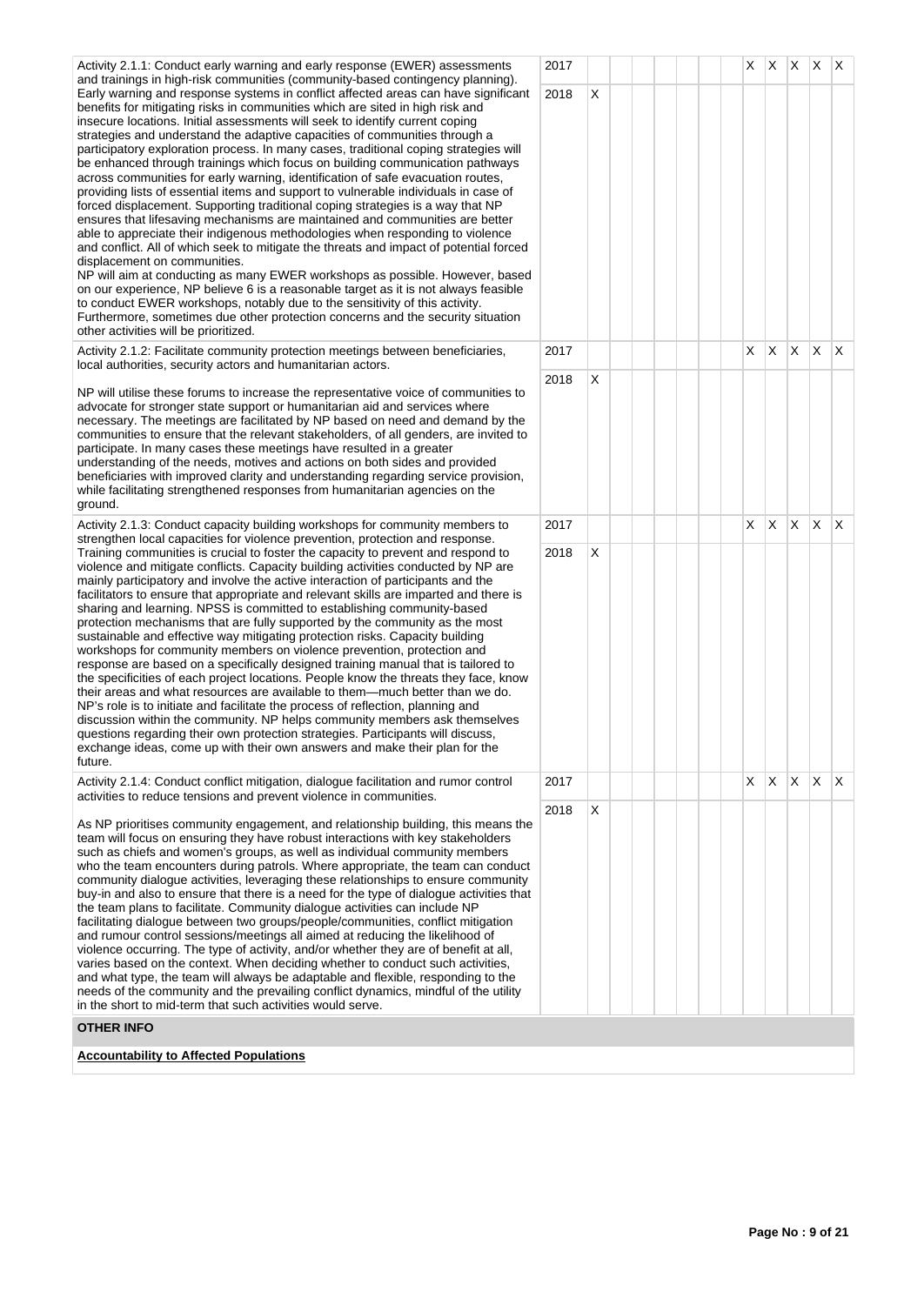NP will utilize a community-focused approach to ensure full participation of beneficiaries to maximize sustainability and impact. Community engagement will promote local ownership and commitment to outcomes through regular dialogue, participatory planning and implementation. This will ensure that activities are credible, beneficiary-led and tailored to the context. All activities will adhere to the key protection principles to: ensure the physical safety of beneficiaries and those who assist them; respect the wishes, rights and dignity of beneficiaries; and ensure non-discrimination and equal access to services for all beneficiaries. All staff will be required to undergo or have already undergone mission preparedness training prior to deployment, which will ensure accountability and adherence to the above principles. Project planning will draw heavily upon beneficiary's experiences of security, safety and risks through consultation to identify key areas of programming. When the team moves into any new community, staff will carry out community sensitization activities to introduce NP and the project to community members, local leaders and government officials. Activities such as community meetings, focus group discussions, key informant interviews and participatory risk/institutional mapping will help to identify the most pertinent security issues and available support networks within the community. This will promote community involvement in coming up with effective context relevant protection strategies, as well as allow the team to build rapport and relationships with key stakeholders. Regular meetings and outreach activities will provide a necessary feedback loop for beneficiaries regarding project activities. These will be recorded and reviewed periodically throughout the project-cycle to ensure programming is relevant and beneficiary focused at all stages. In order to integrate do no harm principles within the project, the team will carry out detailed analysis of the local context and conflict dynamics to ensure all activities are suitable and do not heighten risks of participating beneficiaries. Finally, to ensure effective safeguarding of sensitive and confidential data, all project staff will be trained in effective information management. This will highlight the importance of data security in reporting and case management activities, removing names and key identifiers from reports, password protecting all field reports and secure storage and disposal of confidential data.

## **Implementation Plan**

The project will have 2 mobile response teams ready to be deployed on the ground to implement the project activities. Ideally, following a week of preparation and briefing, teams will be deployed in the field for two weeks and will then have one week to debrief and conduct advocacy work. However, the timeframe of the missions will depend on the context and needs and could be extended when necessary. Each team will comprise of a Team Leader (TL), an International Protection Officer (IPO) and a National Protection Officers (NPO). TLs will be responsible for planning, coordinating and conducting field missions. In addition, a roving Safety Security Officer will be responsible for assessing and monitoring security in project locations and negotiating access when needed. IPOs and NPOs will implement the activities of the project and report to their respective TL. While the team will utilize a collaborative model of decision-making and programming, the TL in each team will have overall responsibility for management and supervision at field level, and will be the ultimate decision-maker on the ground, managing programming, finance, reporting and logistics. The TLs will report to the Area Programme Manager (APM) who will be responsible for overseeing the project, participating in cluster meetings and all Juba level meetings specific to the mobile response project and update the cluster on project developments while the teams are deployed. The APM is also responsible for ensuring that all teams have the necessary programmatic, financial, security and logistical support from Juba-level. The APM will report to the Senior Program Manager (SPM) and liaise with the programme development team to ensure successful programme implementation and effective monitoring and evaluation. For financial management, TLs will devise monthly field site budgets based on the grant budget, which will be approved by the Programmes and Finance departments in Juba. Budget monitors will be produced on a monthly basis to track spending against the grant. In addition, financial reports will be given in-depth reviews before submission to ensure accuracy. In order to maximize impact and prevent duplications of activities, NP will coordinate closely with humanitarian and development partners to share information and ensure a joint, multi-sector response to the needs of beneficiaries in all project locations. In many cases, NP's direct protection and protection mainstreaming programming inherently complements the work of many other partners: reducing the potential for violence at distributions, facilitating safe access to services and providing direct referrals and accompaniments where necessary. NP participates in the protection, child protection and GBV protection sub-clusters as well as a number of working groups including the - Monitoring and Reporting Mechanism.

## **Coordination with other Organizations in project area**

| Name of the organization                                                  | Areas/activities of collaboration and rationale                                                                                                                                                                                                                        |  |  |  |  |  |
|---------------------------------------------------------------------------|------------------------------------------------------------------------------------------------------------------------------------------------------------------------------------------------------------------------------------------------------------------------|--|--|--|--|--|
| <b>CINA</b>                                                               | Child Protection by reporting children associated with armed forces<br>and armed groups (CAAFAG) through the MRM in support to CINA<br>(the CP partner within the integrated teams), and in line with<br>applicable standards from CP sub-cluster on reporting CAAFAG. |  |  |  |  |  |
| <b>INTERSOS</b>                                                           | coordination with and to support INTERSOS who are the lead GBV<br>partner of this mobile mission response                                                                                                                                                              |  |  |  |  |  |
| <b>Environment Marker Of The Project</b>                                  |                                                                                                                                                                                                                                                                        |  |  |  |  |  |
|                                                                           |                                                                                                                                                                                                                                                                        |  |  |  |  |  |
| <b>Gender Marker Of The Project</b>                                       |                                                                                                                                                                                                                                                                        |  |  |  |  |  |
| 2a-The project is designed to contribute significantly to gender equality |                                                                                                                                                                                                                                                                        |  |  |  |  |  |
| <b>Justify Chosen Gender Marker Code</b>                                  |                                                                                                                                                                                                                                                                        |  |  |  |  |  |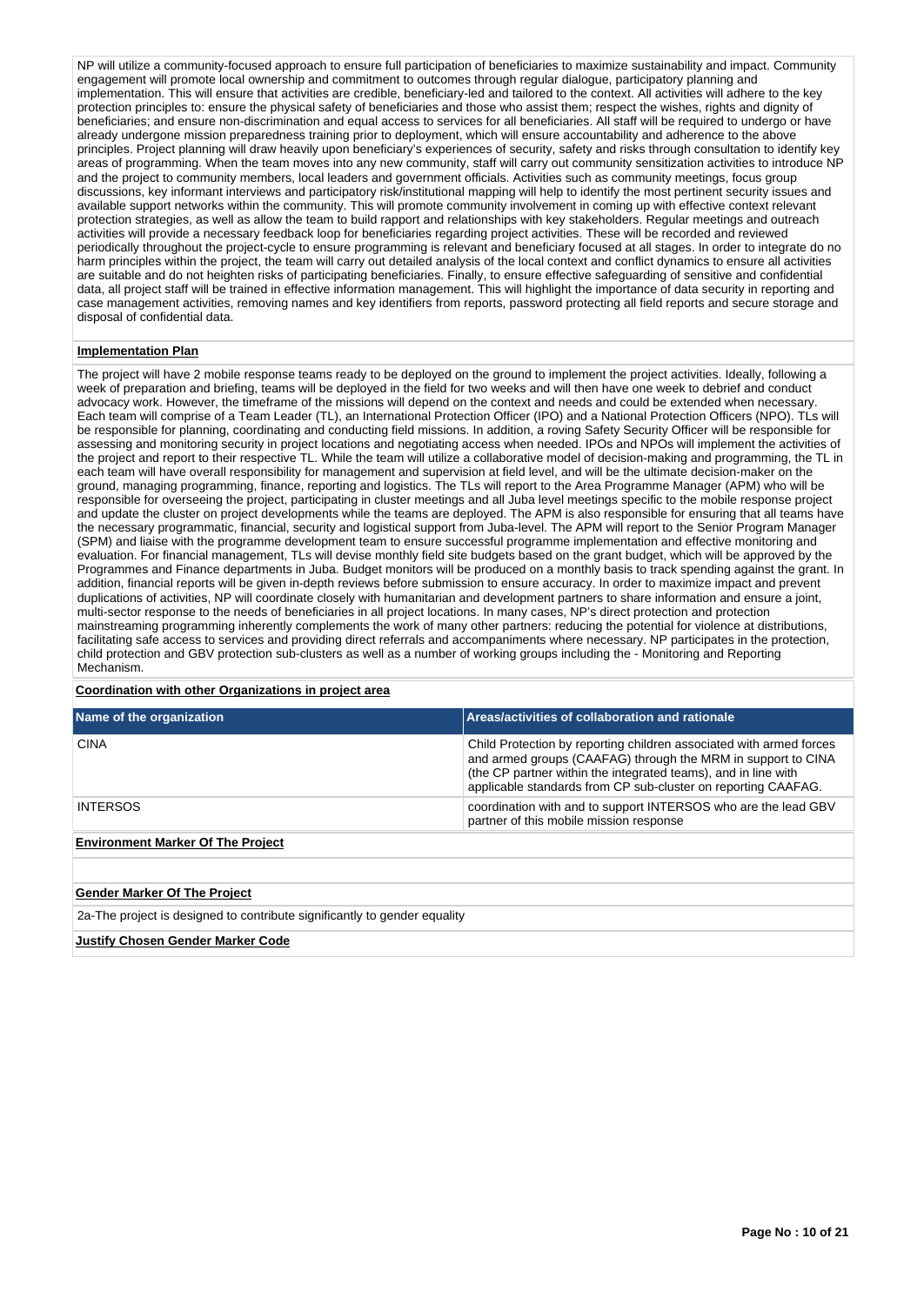NP commits to promoting gender equality throughout its programming, including mainstreaming gender considerations and GBV prevention and response mechanisms into all project activities. Recruitment of equal numbers of both male and female staff members within project teams helps to ensure that programs are appropriate to gender-specific needs, culture and context. This extends to maintaining an equal balance of male and female staff members within NP support structures at the Juba level. NP also has strict organizational policies on gender equality and GBV that all staff must adhere to. Throughout implementation, NP's participatory M&E system is designed to obtain both qualitative and quantitative data to inform project design, adapt implementation methods, and evaluate differential impact on women, men, boys and girls. All needs assessments undertaken during the project are therefore gender and age disaggregated. Specifically within the proposed project activities, NP will ensure balanced representation and participation by women, girls, boys and men in all activities. The project necessarily incorporates and addresses women and girls' needs into the planning and implementation of direct protection and GBV prevention activities. Activities aimed specifically at women and girls will highlight key issues such as women's rights, gender roles and participation, and will also seek to disseminate vital information to the community on available support services for survivors. Mixed gender activities such as small group discussions, community meetings and trainings will all seek to provoke discussion around women's rights and non-violent means of communication and dispute resolution, which can catalyse positive behavioural change. NP will also specifically engage and encourage active participation of men and boys. Men can act as the 'gatekeepers' to changing conditions for women, either supporting or placing obstacles in the way of activities aimed at promoting violence reduction, gender equality and greater participation of women in society. Encouraging men and boys to understand women's rights, reconsider certain harmful attitudes and understand their responsibility to protect and reshape their relationships with women and girls in the process can ensure men become effective agents of change in the community. Therefore, the project also contributes to addressing key societal conditions, which perpetuate and normalize gender inequities and violence against women and girls.

## **Protection Mainstreaming**

All project activities are designed to protect civilians and reduce violence, and thus inherently prioritize their safety. NP's principal of ensuring the "primacy of local actors" ensures that the beneficiaries remain the central participants in all of NP's programming, and promotes their self-protection capacities. Activities such as creating safe for conducting strategic/protective accompaniments for civilians to access authorities or security actors, are prime examples of this methodology. Such an approach prioritizes the dignity of beneficiaries, treating them as partners in implementation. Such programming necessitates that, at a minimum, beneficiaries' voices are respected, if not amplified. The proposed programming is designed to enable equal and impartial access to services. Vulnerable subsets of the community, such as women having to travel long-distances, older persons or persons with disabilities who are less able to protect themselves, minority ethnic groups who can easily be overlooked in other types of aid are the starting point of specifically tailored activities. NP also engages with community leadership and advocates for the inclusion of the concerns of these groups, or when possible representatives of these groups to be included in leadership structures. The protection mainstreaming component of the program helps to support vulnerable groups in obtaining meaningful access to assistance and services provided by other actors. NP carries out in-depth context analysis and community consultations about the impact and potential effect of our work, prior to and throughout program implementation. International, national, and local national staff are involved in the analyses, and relevant actors are regularly consulted. This means that the implementers are finely tuned to the context, its changing dynamics, the interplay of relationships, and adapt activities to actively avoid causing harm – not just what NP might think causes harm, but harm as defined by the communities we work with as well. Field staff are trained in protection mainstreaming, and NP's Juba-based Protection Mainstreaming advisor provides oversight for protection mainstreaming programming, as well as the implementation of Do No Harm principles in NP's own work.

## **Country Specific Information**

## **Safety and Security**

## **BUDGET**

| ---- |                                                                                                                                                                                                                                                                                                                                                                                                                                                                                                                                                                                                                                                                     |   |                |                       |                                                  |                         |                   |  |  |
|------|---------------------------------------------------------------------------------------------------------------------------------------------------------------------------------------------------------------------------------------------------------------------------------------------------------------------------------------------------------------------------------------------------------------------------------------------------------------------------------------------------------------------------------------------------------------------------------------------------------------------------------------------------------------------|---|----------------|-----------------------|--------------------------------------------------|-------------------------|-------------------|--|--|
| Code | <b>Budget Line Description</b>                                                                                                                                                                                                                                                                                                                                                                                                                                                                                                                                                                                                                                      |   | D / S Quantity | <b>IUnit</b><br>cost  | <b>Duration</b><br><b>Recurran charged</b><br>ce | $\frac{9}{6}$<br>to CHF | <b>Total Cost</b> |  |  |
|      | 1. Staff and Other Personnel Costs                                                                                                                                                                                                                                                                                                                                                                                                                                                                                                                                                                                                                                  |   |                |                       |                                                  |                         |                   |  |  |
| 1.1  | <b>Team Leader</b>                                                                                                                                                                                                                                                                                                                                                                                                                                                                                                                                                                                                                                                  | D |                | $2 \mid 4,550$<br>.00 | 6                                                | 100.00                  | 54,600.00         |  |  |
|      | 2 Team Leaders will be responsible for all planning and implementation in the field under the supervision of the Area Program<br>Manager (Project Leader). They will directly supervise international and national staff of their team. The unit cost indicated<br>includes such benefits as medical insurance, workers compensation cover, medical and psychological assessments and support<br>if necessary.                                                                                                                                                                                                                                                      |   |                |                       |                                                  |                         |                   |  |  |
| 1.2  | International Protection Officers                                                                                                                                                                                                                                                                                                                                                                                                                                                                                                                                                                                                                                   | D |                | $2 \mid 3,900$<br>.00 | 6                                                | 100.00                  | 46,800.00         |  |  |
|      | 2 International Protection Officers (IPOs) will be responsible for the direct implementation of the project in the field locations.<br>IPOs will also play a key role in supporting national staff in their work. The unit cost indicated includes such benefits as medical<br>insurance, workers compensation cover, medical and psychological assessments and support if necessary.                                                                                                                                                                                                                                                                               |   |                |                       |                                                  |                         |                   |  |  |
| 1.3  | <b>National Protection Officers</b>                                                                                                                                                                                                                                                                                                                                                                                                                                                                                                                                                                                                                                 | D |                | $2 \mid 1,300$<br>.00 | 6                                                | 100.00                  | 15,600.00         |  |  |
|      | 2 National Protection Officers (NPOs) will be responsible for direct implementation of the project in the field locations. They will<br>play a key role in establishing and strengthening relationships with communities, mobilizing, carrying out capacity building<br>activities and translation. National staff drawn from the local community are particularly useful in supporting context and conflict<br>analysis and in uncovering social dynamics which prove vital for responsive and relevant programming. The unit cost indicated<br>includes such benefits as medical insurance, NSSF, workers compensation cover and monthly communication allowance. |   |                |                       |                                                  |                         |                   |  |  |
| 1.4  | Area Programme Manager                                                                                                                                                                                                                                                                                                                                                                                                                                                                                                                                                                                                                                              | D |                | 5,200<br>.00          | 6                                                | 25.00                   | 7,800.00          |  |  |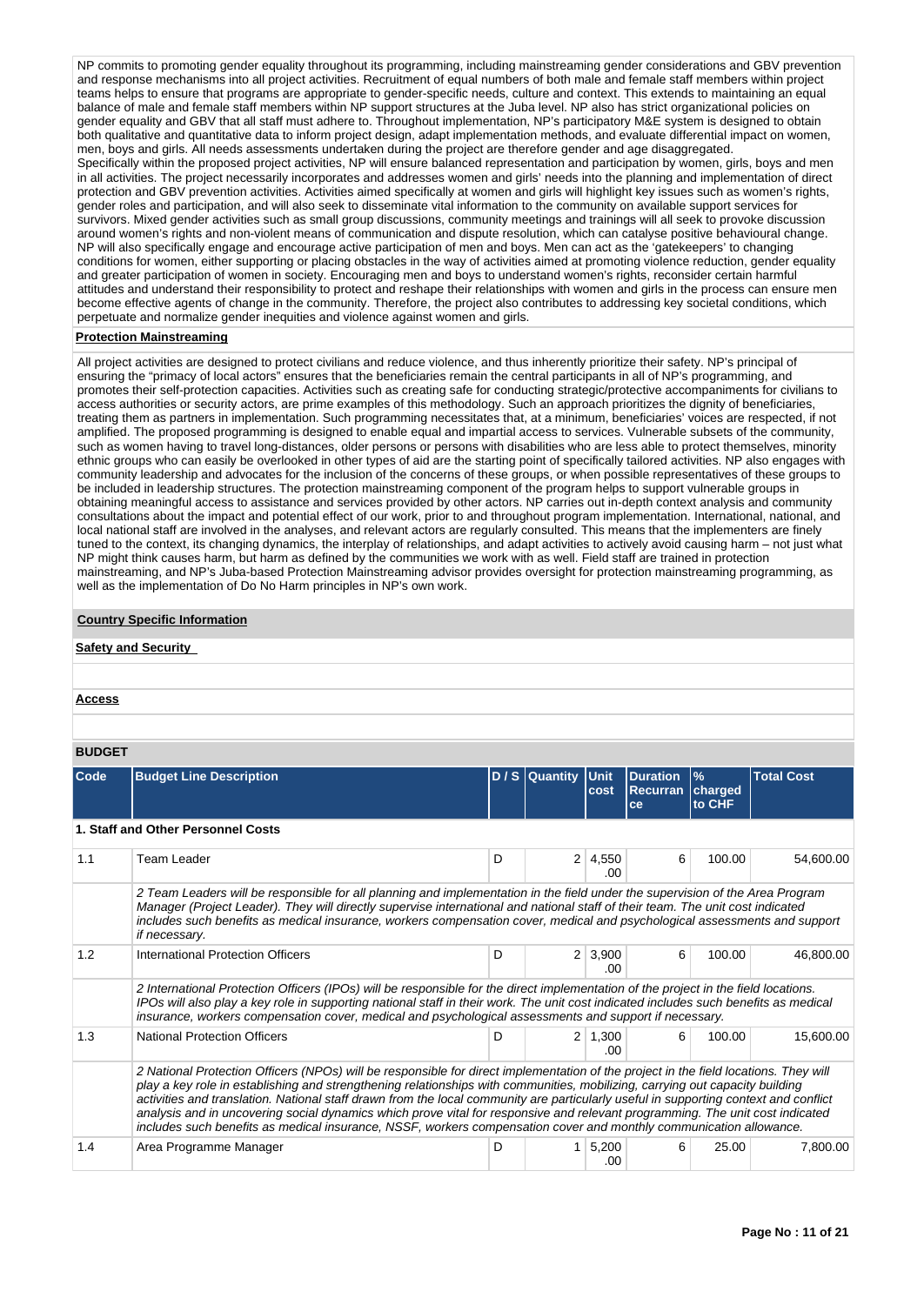|      | The Area Program Manager, based in Juba with travel to field locations, will be responsible for overseeing all programming,<br>coordination and managing administrative tasks and financial processes. Also responsible for assisting in the recruitment of staff<br>and providing guidance to field staff. The unit cost indicated includes such benefits as medical insurance, workers compensation<br>cover medical and psychological assessments and support if necessary.                                                                       |   |                |                       |              |        |            |
|------|------------------------------------------------------------------------------------------------------------------------------------------------------------------------------------------------------------------------------------------------------------------------------------------------------------------------------------------------------------------------------------------------------------------------------------------------------------------------------------------------------------------------------------------------------|---|----------------|-----------------------|--------------|--------|------------|
| 1.5  | <b>Project Finance Assistant</b>                                                                                                                                                                                                                                                                                                                                                                                                                                                                                                                     | D |                | $1 \mid 1,560$<br>.00 | 6            | 20.00  | 1,872.00   |
|      | Responsible for reviewing and approving purchase requests; assisting in preparation of financial reports; assisting in the<br>preparation of payment orders. Also in charge record-keeping and disbursements of cash for field operations. The unit cost<br>indicated includes such benefits as medical insurance, NSSF, workers compensation cover and monthly communication<br>allowance.                                                                                                                                                          |   |                |                       |              |        |            |
| 1.6  | Programme Development Officer                                                                                                                                                                                                                                                                                                                                                                                                                                                                                                                        | S |                | $1 \mid 3,900$<br>.00 | 6            | 20.00  | 4,680.00   |
|      | The Program Development Officer will ensure effective management of the grant. Responsible for ensuring project compliance<br>with CHF rules and regulations; quality and timely submission of narrative and financial reports; smooth communication between<br>CHF and NP during the project (attending meetings, responding to emails in a timely manner). The unit cost indicated includes<br>such benefits as medical insurance, workers compensation cover, medical and psychological assessments and support if<br>necessary.                  |   |                |                       |              |        |            |
| 1.7  | Logistics Manager                                                                                                                                                                                                                                                                                                                                                                                                                                                                                                                                    | S |                | 1 4,875<br>.00        | 6            | 25.00  | 7,312.50   |
|      | The Logistics Manager will oversee the logistics department to ensure that the required equipment and supplies for the project<br>are provided in a timely and effective manner. Responsible for booking domestic flights and ensuring timely deployment of field in<br>the staff; ensuring compliance with internal and external logistics procedures, including managing requests for quotations. The<br>unit cost indicated includes such benefits as medical insurance, NSSF, workers compensation cover and monthly communication<br>allowance. |   |                |                       |              |        |            |
| 1.8  | Finance Manager                                                                                                                                                                                                                                                                                                                                                                                                                                                                                                                                      | S |                | $1 \mid 5,850$<br>.00 | 6            | 20.00  | 7,020.00   |
|      | Responsible for ensuring project's financial soundness; ensuring compliance with internal and external financial procedures;<br>reviewing and approving purchase requests; preparing financial reports; preparing payment orders. The unit cost indicated<br>includes such benefits as medical insurance, workers compensation cover, medical and psychological assessments and support<br>if necessary.                                                                                                                                             |   |                |                       |              |        |            |
| 1.9  | Human Resources Officer                                                                                                                                                                                                                                                                                                                                                                                                                                                                                                                              | S |                | 1 4,680<br>.00        | 6            | 25.00  | 7,020.00   |
|      | Responsible for recruiting project staff; ensuring compliance with HR internal procedures; ensuring compliance with South Sudan<br>recruitment policies; ensuring visa and work permit acquisition. The unit cost indicated includes such benefits as medical<br>insurance, NSSF, workers compensation cover and monthly communication allowance.                                                                                                                                                                                                    |   |                |                       |              |        |            |
| 1.10 | Casual Labor                                                                                                                                                                                                                                                                                                                                                                                                                                                                                                                                         | D | 1              | 5.00                  | 360          | 100.00 | 1,800.00   |
|      | NP will hire Casual Laborers to assist with cooking, cleaning and translation as needed. One laborer will be paid 5 USD per day<br>and it is anticipated that they will be needed for approximately 360 days.                                                                                                                                                                                                                                                                                                                                        |   |                |                       |              |        |            |
| 1.11 | M&E Officer                                                                                                                                                                                                                                                                                                                                                                                                                                                                                                                                          | S |                | $1 \mid 1,300$<br>.00 | 6            | 25.00  | 1,950.00   |
|      | Responsible for monitoring progress of indicators against target and ensuring rigorous monitoring and evaluation of the project. In<br>charge of preparing assessments tools (FGD and KII tools etc) and supporting field team in their assessments. The unit cost<br>indicated includes such benefits as medical insurance, NSSF, workers compensation cover and monthly communication<br>allowance.                                                                                                                                                |   |                |                       |              |        |            |
| 1.12 | Safety and Security Officer (Roving)                                                                                                                                                                                                                                                                                                                                                                                                                                                                                                                 | D | 1 <sup>1</sup> | 3,900<br>.00          | 6            | 100.00 | 23,400.00  |
|      | Responsible for assessing and monitoring security in project locations; negotiating access to project locations. The unit cost<br>indicated includes such benefits as medical insurance, workers compensation cover, medical and psychological assessments<br>and support if necessary.                                                                                                                                                                                                                                                              |   |                |                       |              |        |            |
| 1.13 | Safety and Security Adviser                                                                                                                                                                                                                                                                                                                                                                                                                                                                                                                          | S |                | $1 \mid 5,200$<br>.00 | 6            | 20.00  | 6,240.00   |
|      | Responsible for all project staff security; coordinating with security staff from partner agencies (including preparing the MOU to be<br>signed between partner agencies) and calling for meetings; linking with DSS; approving deployment of staff in the field; and<br>attending all security-related meetings held at the Juba level. The unit cost indicated includes such benefits as medical<br>insurance, workers compensation cover, medical and psychological assessments and support if necessary.                                         |   |                |                       |              |        |            |
|      | <b>Section Total</b>                                                                                                                                                                                                                                                                                                                                                                                                                                                                                                                                 |   |                |                       |              |        | 186,094.50 |
|      | 2. Supplies, Commodities, Materials                                                                                                                                                                                                                                                                                                                                                                                                                                                                                                                  |   |                |                       |              |        |            |
| 2.1  | <b>Field Consumables</b>                                                                                                                                                                                                                                                                                                                                                                                                                                                                                                                             | D |                | 5 100.0<br>0          | 6            | 100.00 | 3,000.00   |
|      | Field consumables, such as water and food, necessary for areas where team cannot easily access supplies. The cost of field<br>consumables is estimated at \$100 per month.                                                                                                                                                                                                                                                                                                                                                                           |   |                |                       |              |        |            |
| 2.2  | <b>Stationary and Printing Supplies</b>                                                                                                                                                                                                                                                                                                                                                                                                                                                                                                              | D | $\mathbf{1}$   | 400.0<br>0            | 6            | 100.00 | 2,400.00   |
|      | Stationary supplies necessary for implementation of activities, including Staff ID cards, procuring pens and notebooks, ink<br>cartridges, etc. Estimated at \$500 per month for the project duration.                                                                                                                                                                                                                                                                                                                                               |   |                |                       |              |        |            |
| 2.3  | <b>Trauma and Medical Kits</b>                                                                                                                                                                                                                                                                                                                                                                                                                                                                                                                       | D |                | 2 430.0<br>0          | $\mathbf{1}$ | 100.00 | 860.00     |
|      | Includes pharmaceuticals, first aid kits and other medical supplies necessary for the health and safety and field staff while on<br>mission.                                                                                                                                                                                                                                                                                                                                                                                                         |   |                |                       |              |        |            |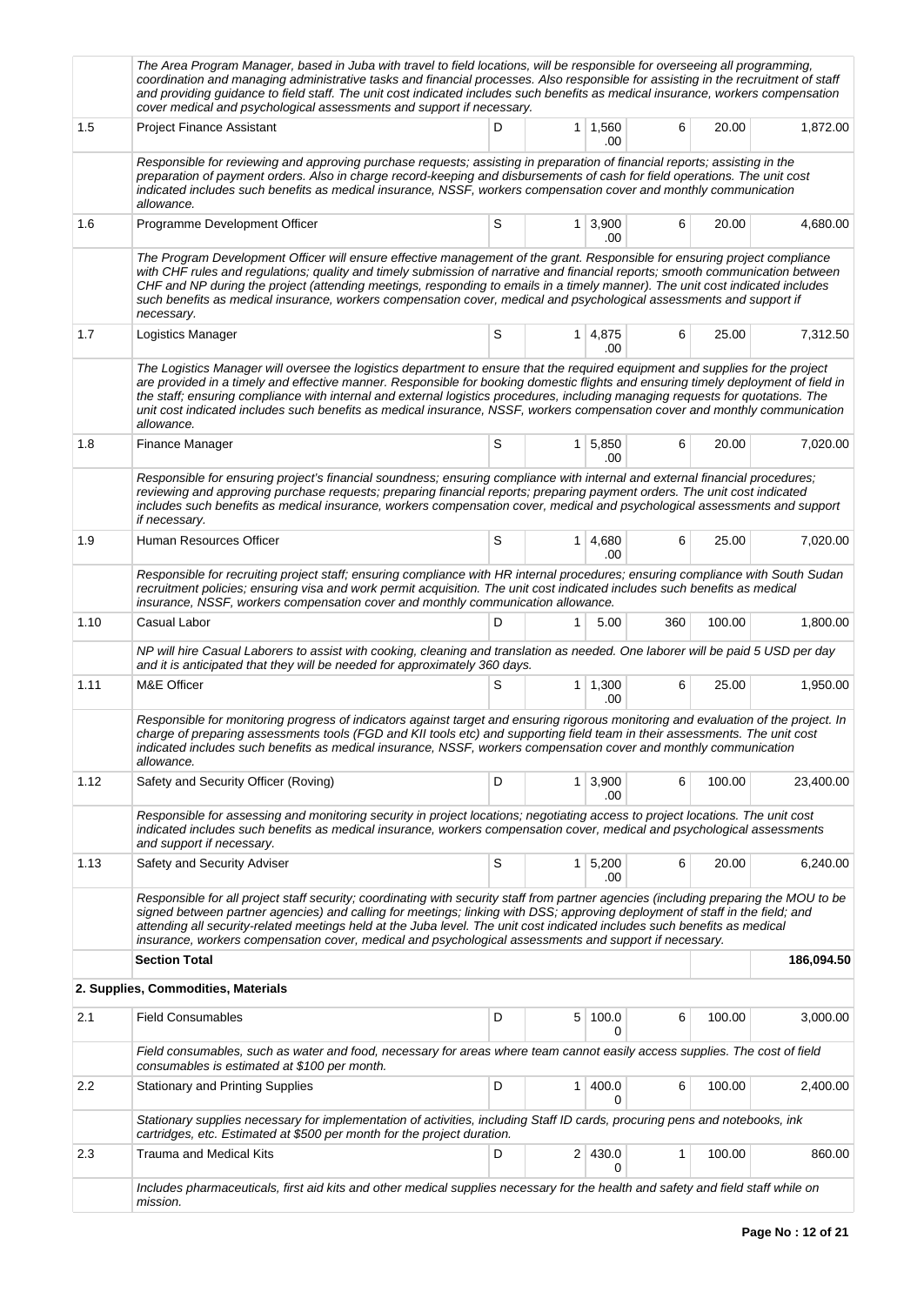| 2.4          | Fuel                                                                                                                                                                                                                                                                | D         | 1 <sup>1</sup> | 3,000<br>.00          | 1            | 100.00      | 3,000.00  |
|--------------|---------------------------------------------------------------------------------------------------------------------------------------------------------------------------------------------------------------------------------------------------------------------|-----------|----------------|-----------------------|--------------|-------------|-----------|
|              | Fuel is required for vehicles transporting the project team around Juba when not in deployment. This will be essential for team<br>members to coordinate with Juba partners, the cluster and conduct required advocacy work.                                        |           |                |                       |              |             |           |
|              | <b>Section Total</b>                                                                                                                                                                                                                                                |           |                |                       |              |             | 9,260.00  |
| 3. Equipment |                                                                                                                                                                                                                                                                     |           |                |                       |              |             |           |
| 3.1          | Camping Equipment and Bedding                                                                                                                                                                                                                                       | D         | 1              | 3,000<br>.00          | 1            | 100.00      | 3,000.00  |
|              | Includes tents, mattresses, mosquito nets, utensils and cooking materials, flashlights, buckets and other camping materials<br>required for field staff traveling on their missions.                                                                                |           |                |                       |              |             |           |
| 3.2          | <b>Laptop Computers</b>                                                                                                                                                                                                                                             | D         |                | 3   1,300<br>.00      | 1            | 100.00      | 3,900.00  |
|              | Laptop computers are essential for field staff to complete the reporting and work requirements for the project, including for<br>preparing for missions and formulating reports/conducting advocacy whilst in Juba.                                                 |           |                |                       |              |             |           |
| 3.3          | Satellite Phones and Spares                                                                                                                                                                                                                                         | D         |                | $2 \mid 1,500$<br>.00 | 1            | 100.00      | 3,000.00  |
|              | Satellite phones are essential for communication between field staff and Juba support positions, including the Safety and Security<br>Advisor. This is particularly important when operating in remote and insecure locations, as will be the case in this project. |           |                |                       |              |             |           |
| 3.4          | <b>VHF Radios</b>                                                                                                                                                                                                                                                   | D         |                | 2   800.0<br>0        | 1            | 100.00      | 1,600.00  |
|              | Radios are essential for communication between field staff when on deployment, to ensure the safety and security of staff, but<br>also to keep team members informed on movements and updates to plans whilst operating in the field.                               |           |                |                       |              |             |           |
| 3.5          | <b>Equipment Repair and Maintenance</b>                                                                                                                                                                                                                             | D         | $\mathbf{1}$   | 300.0<br>$\Omega$     | 6            | 100.00      | 1,800.00  |
|              | Equipment repair and maintenance costs are required to ensure all equipment is properly functioning for the field team.                                                                                                                                             |           |                |                       |              |             |           |
| 3.6          | Cargo                                                                                                                                                                                                                                                               | D         | 100            | 3.00                  | 12           | 100.00      | 3,600.00  |
|              | Cargo is required to ship consumables and program equipment.                                                                                                                                                                                                        |           |                |                       |              |             |           |
|              | <b>Section Total</b>                                                                                                                                                                                                                                                |           |                |                       |              |             | 16,900.00 |
|              | 4. Contractual Services                                                                                                                                                                                                                                             |           |                |                       |              |             |           |
| NA.          | <b>NA</b>                                                                                                                                                                                                                                                           | <b>NA</b> | 0              | 0.00                  | 0            | $\mathbf 0$ | 0.00      |
|              | <b>NA</b>                                                                                                                                                                                                                                                           |           |                |                       |              |             |           |
|              | <b>Section Total</b>                                                                                                                                                                                                                                                |           |                |                       |              |             | 0.00      |
| 5. Travel    |                                                                                                                                                                                                                                                                     |           |                |                       |              |             |           |
| 5.1          | Visa and Work Permit Fees (International Project Staff)                                                                                                                                                                                                             | D         |                | 3 700.0<br>0          | $\mathbf{1}$ | 100.00      | 2,100.00  |
|              | All International Staff require a visa and work permit while operating in the country.                                                                                                                                                                              |           |                |                       |              |             |           |
| 5.2          | <b>Local Transportation Costs</b>                                                                                                                                                                                                                                   | D         | 1              | 500.0<br>0            | 6            | 100.00      | 3,000.00  |
|              | Local transportation costs include the hiring of boats, vehicles and motorbikes while in field locations. This cost is estimated to be<br>500<br>USD per month.                                                                                                     |           |                |                       |              |             |           |
|              | <b>Section Total</b>                                                                                                                                                                                                                                                |           |                |                       |              |             | 5,100.00  |
|              | 6. Transfers and Grants to Counterparts                                                                                                                                                                                                                             |           |                |                       |              |             |           |
| <b>NA</b>    | <b>NA</b>                                                                                                                                                                                                                                                           | <b>NA</b> | $\mathbf 0$    | 0.00                  | $\mathbf 0$  | $\mathbf 0$ | 0.00      |
|              | <b>NA</b>                                                                                                                                                                                                                                                           |           |                |                       |              |             |           |
|              | <b>Section Total</b>                                                                                                                                                                                                                                                |           |                |                       |              |             | 0.00      |
|              | 7. General Operating and Other Direct Costs                                                                                                                                                                                                                         |           |                |                       |              |             |           |
| 7.1          | Community Workshops, Meetings                                                                                                                                                                                                                                       | D         | 24             | 200.0<br>0            | 1            | 100.00      | 4,800.00  |
|              | Includes refreshments, room hire, stationary materials and equipment.                                                                                                                                                                                               |           |                |                       |              |             |           |
| 7.2          | Assessments                                                                                                                                                                                                                                                         | D         |                | 12 200.0              | 1            | 100.00      | 2,400.00  |
|              |                                                                                                                                                                                                                                                                     |           |                | 0                     |              |             |           |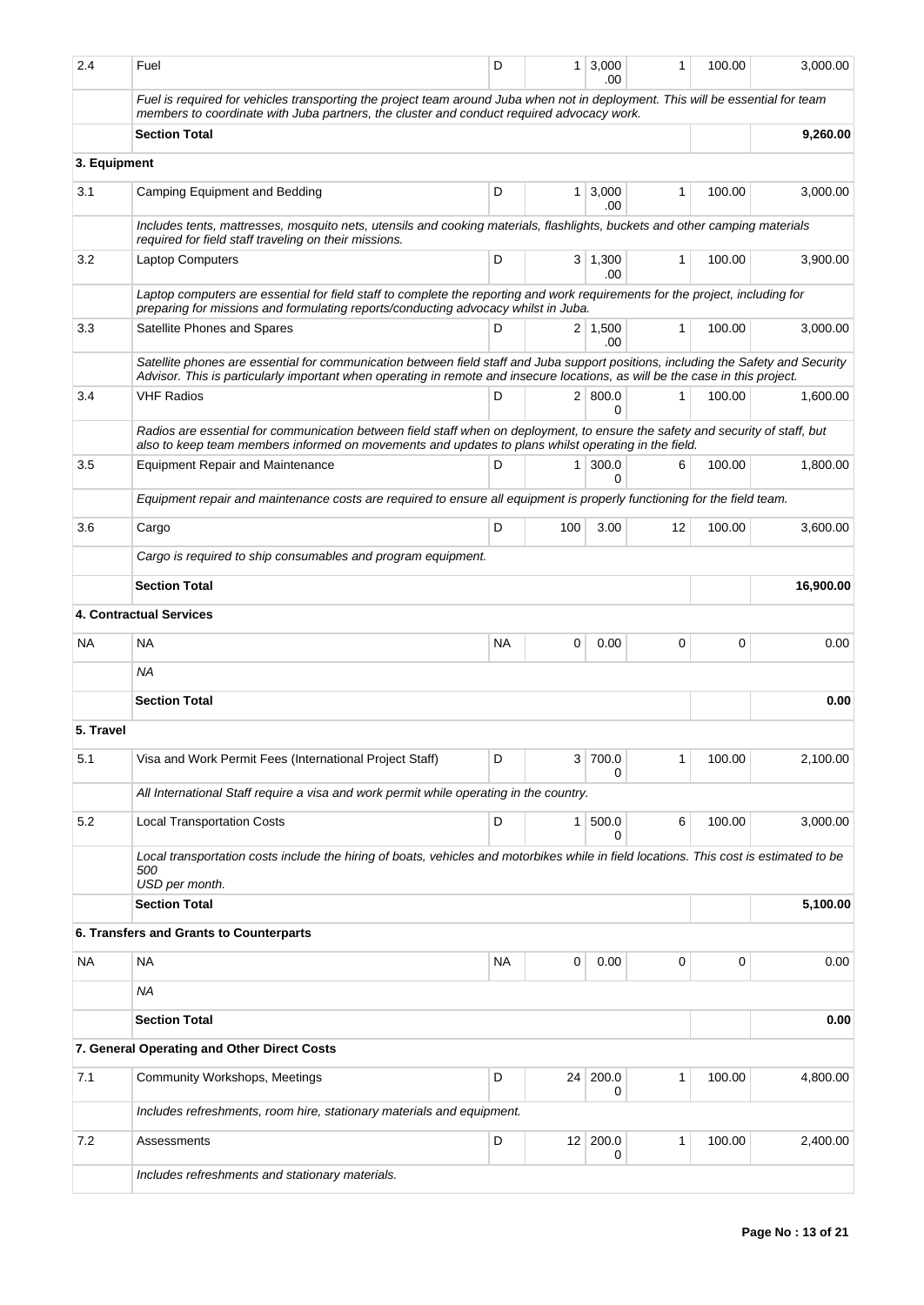| 7.3               | <b>Field Accommodation</b>                                                                                                                                                                                                                                                      | D | 4      | 250.0<br>0             | 6 | 100.00 | 6,000.00   |
|-------------------|---------------------------------------------------------------------------------------------------------------------------------------------------------------------------------------------------------------------------------------------------------------------------------|---|--------|------------------------|---|--------|------------|
|                   | Accommodation costs for staff during field missions, including room rental/camping in existing compound.                                                                                                                                                                        |   |        |                        |   |        |            |
| 7.4               | Juba Office and Accommodation Rental                                                                                                                                                                                                                                            | S |        | $1 \mid 33,00$<br>0.00 | 6 | 10.00  | 19,800.00  |
|                   | Office space and staff accommodation is essential for undertaking the project. 10% of the total monthly amount is attributed,<br>allocated according to the proportion of project staff that will require accommodation and office space whilst in Juba between<br>deployments. |   |        |                        |   |        |            |
| 7.5               | Juba Office and Accommodation Utilities and Security                                                                                                                                                                                                                            | S |        | $1 \mid 11,33$<br>0.00 | 6 | 10.00  | 6,798.00   |
|                   | To cover utility and security costs for Juba office and accommodation. 10% of the total monthly amount.                                                                                                                                                                         |   |        |                        |   |        |            |
| 7.6               | Security Materials/Contingency                                                                                                                                                                                                                                                  | D |        | $1 \ 6.000$<br>.00     | 1 | 100.00 | 6.000.00   |
|                   | Includes costs for necessary security materials for Juba and the field, and any evacuation costs that may be necessary if the<br>security situation deteriorates in Juba or the field sites.                                                                                    |   |        |                        |   |        |            |
| 7.7               | Juba Vehicle Costs (Licensing, Registration, Insurance)                                                                                                                                                                                                                         | S |        | $1 \mid 4,800$<br>.00  | 6 | 10.00  | 2,880.00   |
|                   | Juba vehicle costs, including licensing, registration and insurance, are essential for undertaking the project, particularly as project<br>staff will be operating from Juba between deployments. 10% of the monthly cost will be attributed to the project.                    |   |        |                        |   |        |            |
| 7.8               | <b>Banking Fees</b>                                                                                                                                                                                                                                                             | D |        | 1   500.0<br>$\Omega$  | 6 | 100.00 | 3,000.00   |
|                   | Due to the operational environment, banking fees are a necessary operational cost. All transactions within South Sudan are now<br>charged at \$30 each. It is estimated that transactions resulting from the grant will amount to \$500 per month.                              |   |        |                        |   |        |            |
| 7.9               | <b>Communications Costs</b>                                                                                                                                                                                                                                                     | D |        | $1 \mid 1,890$<br>.00  | 6 | 100.00 | 11,340.00  |
|                   | To cover all communication costs essential for the function of the project.                                                                                                                                                                                                     |   |        |                        |   |        |            |
|                   | <b>Section Total</b>                                                                                                                                                                                                                                                            |   |        |                        |   |        | 63,018.00  |
| <b>SubTotal</b>   |                                                                                                                                                                                                                                                                                 |   | 184.00 |                        |   |        | 280,372.50 |
| Direct            |                                                                                                                                                                                                                                                                                 |   |        |                        |   |        | 216,672.00 |
| Support           |                                                                                                                                                                                                                                                                                 |   |        |                        |   |        | 63,700.50  |
| <b>PSC Cost</b>   |                                                                                                                                                                                                                                                                                 |   |        |                        |   |        |            |
|                   | <b>PSC Cost Percent</b>                                                                                                                                                                                                                                                         |   |        |                        |   |        | 7.00       |
| <b>PSC Amount</b> |                                                                                                                                                                                                                                                                                 |   |        |                        |   |        | 19,626.08  |
| <b>Total Cost</b> |                                                                                                                                                                                                                                                                                 |   |        |                        |   |        | 299,998.58 |

# **Project Locations**

| <b>Location</b>            | <b>Estimated</b><br>percentage<br>of budget<br>for each<br><b>location</b> |            | <b>Estimated number of beneficiaries</b> | for each location |                   |              | <b>Activity Name</b>                                                                                                                                                                                                                                                                                                                                                                                                                                                                                                                                                                                                                                                                                                                                                                                                                                                                                                                       |
|----------------------------|----------------------------------------------------------------------------|------------|------------------------------------------|-------------------|-------------------|--------------|--------------------------------------------------------------------------------------------------------------------------------------------------------------------------------------------------------------------------------------------------------------------------------------------------------------------------------------------------------------------------------------------------------------------------------------------------------------------------------------------------------------------------------------------------------------------------------------------------------------------------------------------------------------------------------------------------------------------------------------------------------------------------------------------------------------------------------------------------------------------------------------------------------------------------------------------|
|                            |                                                                            | <b>Men</b> | <b>Women</b>                             |                   | <b>Boys</b> Girls | <b>Total</b> |                                                                                                                                                                                                                                                                                                                                                                                                                                                                                                                                                                                                                                                                                                                                                                                                                                                                                                                                            |
| Eastern Equatoria -> Torit | 50                                                                         | 75         | 365                                      | 105               | 135               |              | 680 Activity 1.1.1 : Provide protective<br>accompaniments for threatened or at risk<br>individuals and groups to prevent the likelihood<br>of violence occurring.<br>This activity is centered upon facilitating access<br>and improving demand for post-incident services<br>for threatened or at risk individuals and groups.<br>These groups will be provided support by NP<br>male and female staff to access vital services<br>through accompaniments. Accompaniments will<br>help promote use of services by addressing<br>structural barriers to access, such as lack of<br>transport, financial limitations etc.<br>Accompaniment of survivors within referral will<br>be based on fully informed decision and<br>expressed consent from the survivor and/or from<br>family (depending on the situation).<br>Activity 1.1.2 : Conduct proactive deterrent<br>patrolling, and protective presence in identified<br>high risk areas. |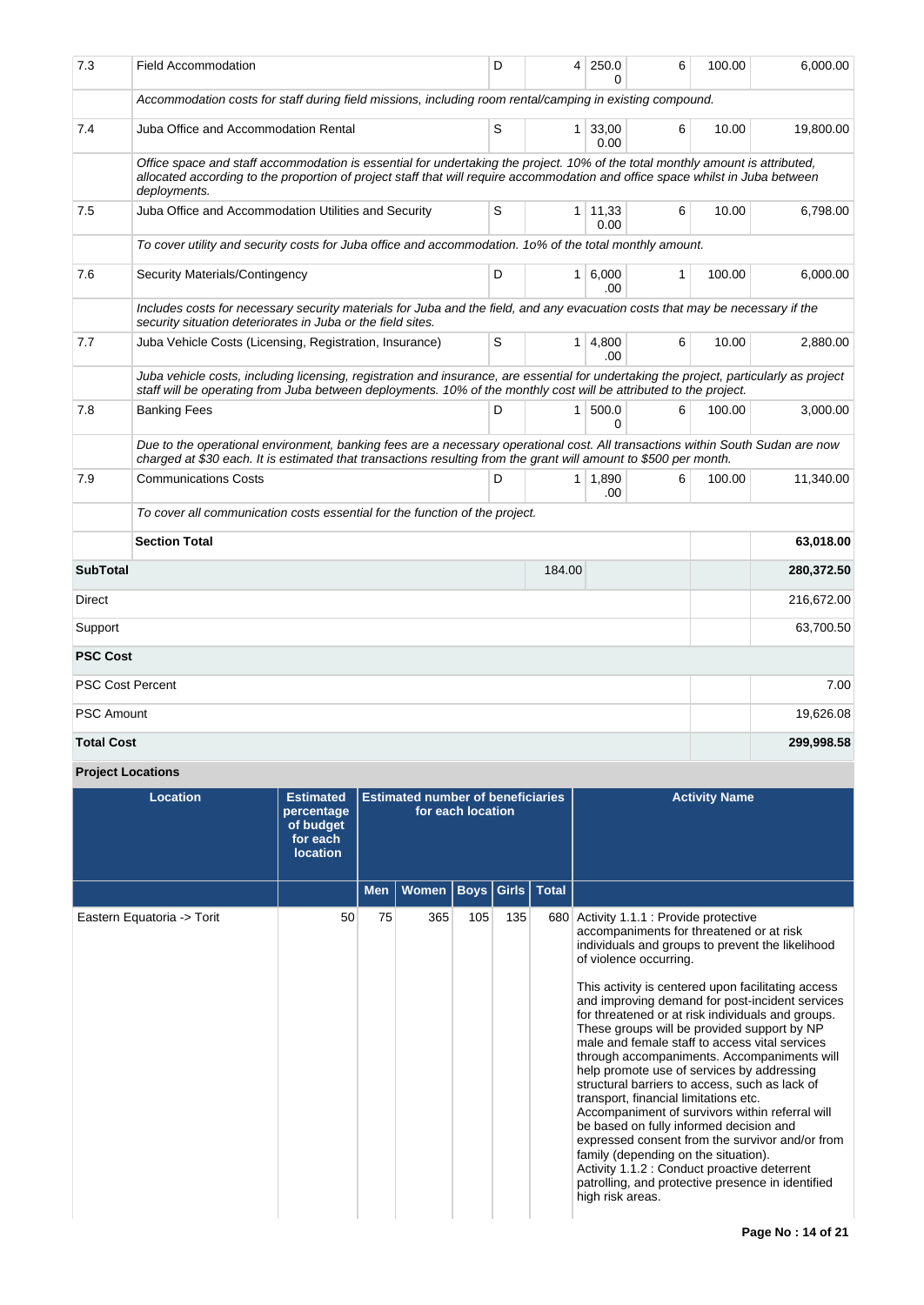Patrols conducted by teams seek to mitigate elevated threats of violence against women in 3-4 high risk locations in a community and provide useful contextual information through observations and discussions with local populations. The planning and execution of patrol activities is heavily dependent on the contextual realities and threats faced by populations. NP teams work together with the local community to identify risks and mitigation activities to ensure that the process and efficacy of protective patrolling is understood and to help build local capacity for proactive risk mitigation. Deterrent patrolling and presence activities will make up a part of the overall work plan. Each activity will be planned according to identified need. As such, NP staff conducting the activity will be a mixture of national and international staff, although this depends on the specifics of each situation – level of risk, contextual dynamics, etc. Activity 1.1.3 : Mainstream protection through advice and support to other humanitarian agencies.

To ensure adherence to the protection principles outlined in the sphere standards and the new Global Protection Cluster Toolkit on Protection Mainstreaming. NP will coordinate closely with agencies conducting distributions in project locations. Planning sessions will help prevent any negative consequences resulting from the delivery of food or material aid and include briefings on local security and context, mapping out the distribution sites to minimize potential harm and planning the support to be provided. Activity 1.1.4 : Provide direct protection support at distributions and assist in the prioritization of vulnerable persons.

NP will provide direct protection assistance to support vulnerable groups, dissipate tensions and ensure crowd control to reduce the likelihood of violence and disruption. NP coordinates with distribution partners by ensuring that local leaders are informed beforehand to avoid misunderstandings at the various distribution centers. NP also ensures protection is provided to the civilians as well as identifying the most vulnerable individuals and prioritizing them. There are four key elements to the work of NP during registrations and distributions including: 1) Crowd control activities: staff will be situated at key points to manage the queues and prevent people from jumping the line and reduce any tensions should they arise; 2) Messaging/translation: Staff will use megaphones and other means to communicate messages partners to crowds and help people understand how the system is working to reduce confusions or tensions resulting from potentially long waiting times; 3) Identification & prioritization of vulnerable individuals: during registration and distribution exercises NP will seek to identify, prioritize and support six categories of vulnerable individuals: unaccompanied minors, heavily pregnant women, lactating mothers with newborn babies, elderly persons, persons with disabilities (PWDs) and those persons whom are sick or injured.

Activity 1.1.5 : Facilitate referrals and support safe and dignified access to services for individuals requiring additional support.

Referrals center on facilitating safe access to and improving demand for post-incident services. Referrals are survivor-centered and NP does not impose on survivors to access these services, however survivors are provided information on all the available services that provide the immediate support they need and can make informed decisions. NP, for example, would not recommend a service on a referral pathway if it presented a great risk of violence or GBV in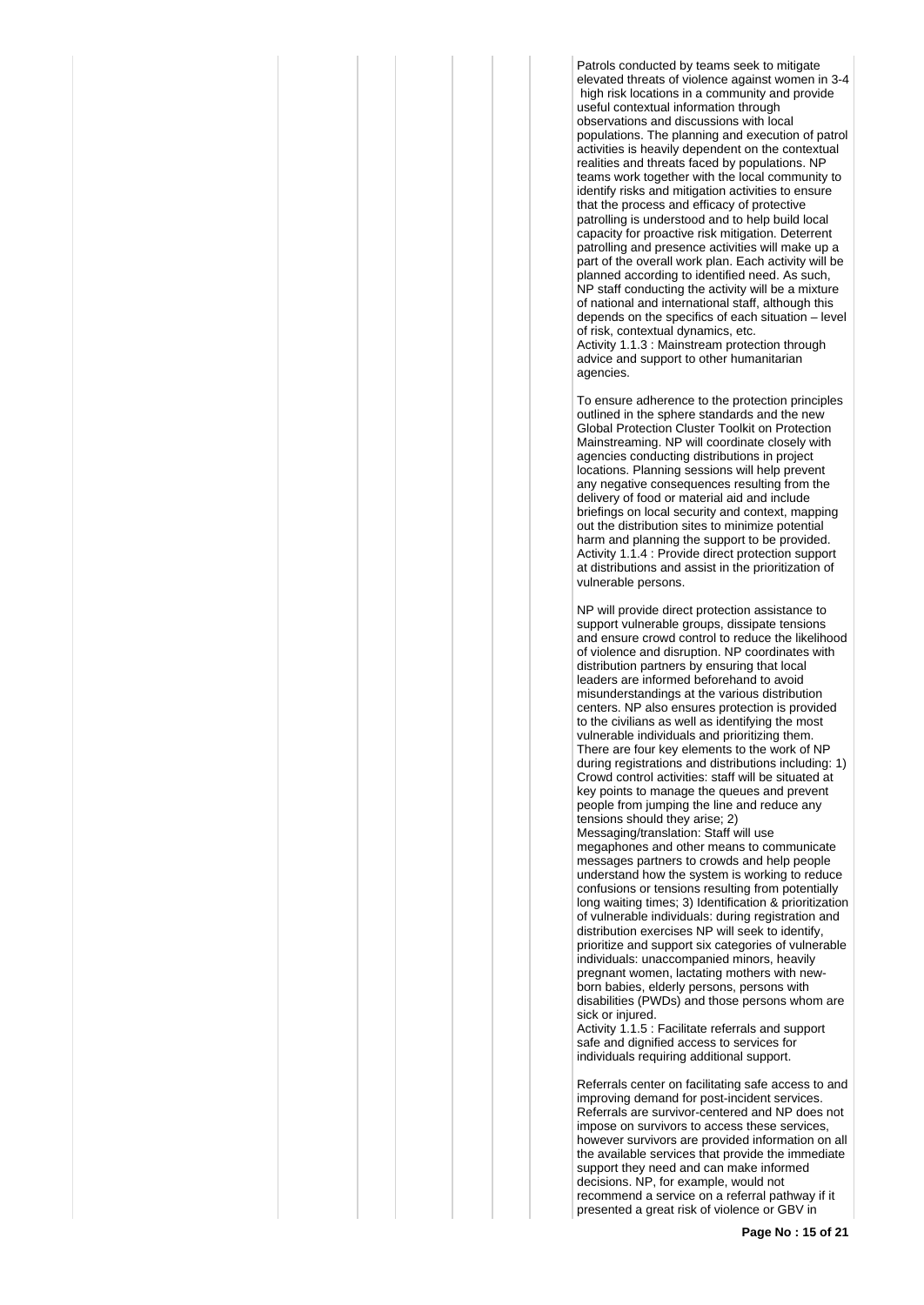accessing this service. NP also knows that referral pathways are subject to change based on the services available, however, from experience, NP is certain that referral pathway coordination is critical to saving lives in all areas especially those too insecure for static NGO presence.

Activity 1.1.6 : Monitor and report on grave violations against children.

In instances where grave violations against children's rights are witnessed, teams will submit MRM reports as specified within the MRM field Manual (2014). As noted throughout this proposal, child recruitment by armed actors as well as other grave violations against children are commonplace in each project area. As a result, NP will conduct MRM reporting to ensure accountability for perpetrators in the long term. NP teams complete MRM forms that are submitted to NP's Programs Department for review and then finally submitted to UNICEF for inclusion in the global MRM system. In 2017 to date, NP has submitted 11 MRM reports and has been recognized for its contribution and commitment to reporting consistently within the system.

Activity 1.1.7 : Undertake protection assessments to assess, determine and report on protection profiles of affected populations and sites, assess general protection risks and provide robust protection analysis to ensure conflict sensitivity and to inform response across clusters.

NP will produce protection assessments reports – all key to effective protection programming. The reports will be utilized as an important advocacy tool on the national level for encouraging other agencies to respond to needs in the project locations.

NP will utilize participatory knowledge building processes within communities to ensure responsive and beneficiary-led analysis and programming. These assessment exercises will focus on key issues the communities are facing such as community security, gender relations, child protection issues and vulnerabilities which will prove critical for ensuring effective protection programming. NP will coordinate with the other integrated team partners to split the assessment themes to avoid duplication and overlapping. NP takes note to ensure that all assessments shared with external partners containing sensitive information that might bring harm to civilians are treated with high security measures and assurances from receiving partners that the information will not be shared otherwise NP and other NGOs are also part of the Protection Cluster process of improving the information management systems within the cluster. Once these mechanisms are strengthened it will allow for more efficient and timely sharing of information which will ensure more comprehensive and coordinated reporting of protection trends around the country. Activity 2.1.1 : Conduct early warning and early response (EWER) assessments and trainings in high-risk communities (community-based contingency planning). Early warning and response systems in conflict affected areas can have significant benefits for mitigating risks in communities which are sited in high risk and insecure locations. Initial assessments will seek to identify current coping strategies and understand the adaptive capacities of communities through a participatory exploration process. In many cases, traditional coping strategies will be enhanced through trainings which focus on building communication pathways across communities for early warning, identification of safe evacuation routes, providing lists of essential items and support to vulnerable

**Page No : 16 of 21**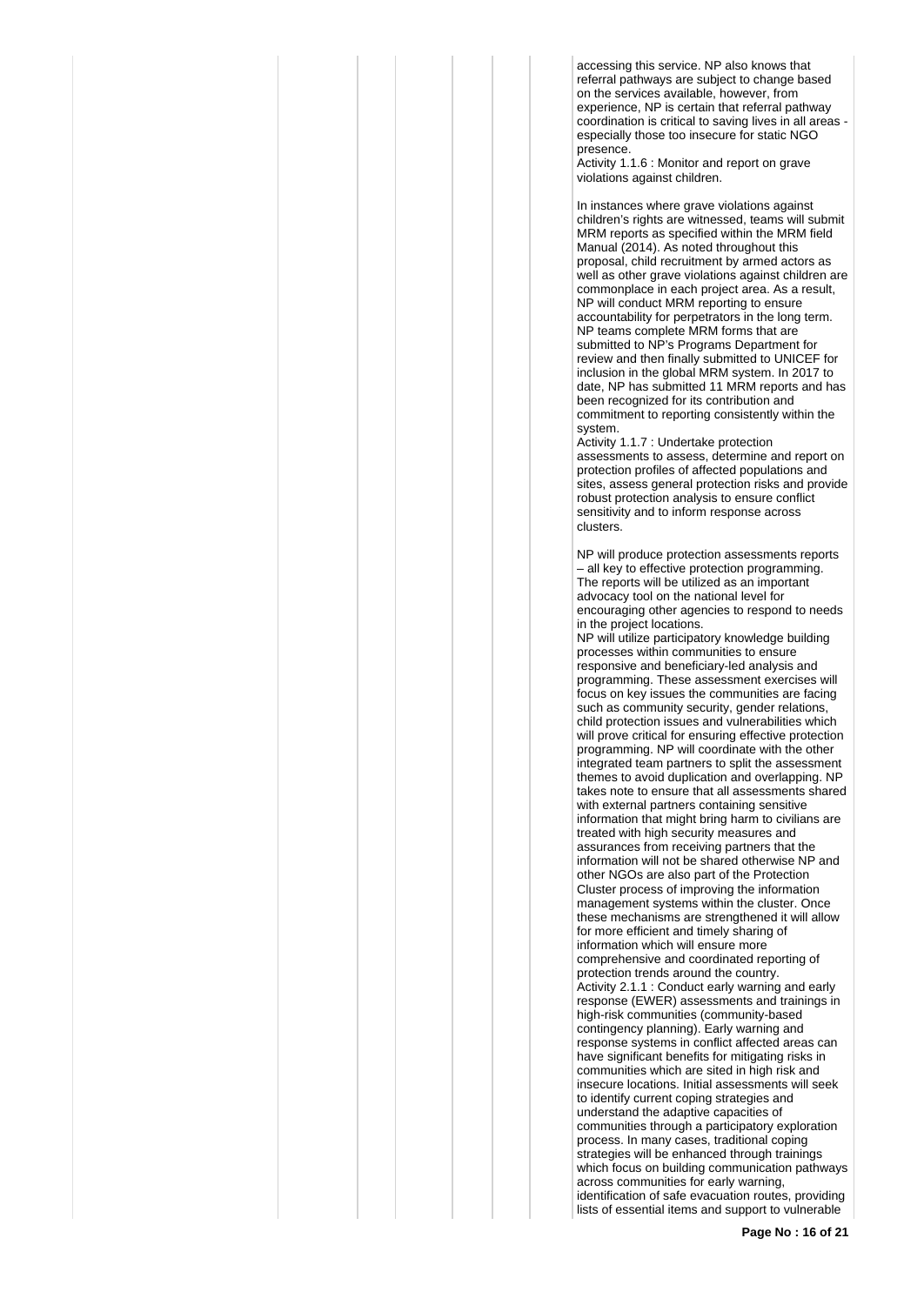individuals in case of forced displacement. Supporting traditional coping strategies is a way that NP ensures that lifesaving mechanisms are maintained and communities are better able to appreciate their indigenous methodologies when responding to violence and conflict. All of which seek to mitigate the threats and impact of potential forced displacement on communities. NP will aim at conducting as many EWER workshops as possible. However, based on our experience, NP believe 6 is a reasonable target as it is not always feasible to conduct EWER workshops, notably due to the sensitivity of this activity. Furthermore, sometimes due other protection concerns and the security situation other activities will be prioritized. Activity 2.1.2 : Facilitate community protection meetings between beneficiaries, local authorities, security actors and humanitarian actors.

NP will utilise these forums to increase the representative voice of communities to advocate for stronger state support or humanitarian aid and services where necessary. The meetings are facilitated by NP based on need and demand by the communities to ensure that the relevant stakeholders, of all genders, are invited to participate. In many cases these meetings have resulted in a greater understanding of the needs, motives and actions on both sides and provided beneficiaries with improved clarity and understanding regarding service provision, while facilitating strengthened responses from humanitarian agencies on the ground. Activity 2.1.3 : Conduct capacity building workshops for community members to strengthen local capacities for violence prevention, protection and response. Training communities is crucial to foster the capacity to prevent and respond to violence and mitigate conflicts. Capacity building activities conducted by NP are mainly participatory and involve the active interaction of participants and the facilitators to ensure that appropriate and relevant skills are imparted and there is sharing and learning. NPSS is committed to establishing community-based protection mechanisms that are fully supported by the community as the most sustainable and effective way mitigating protection risks. Capacity building workshops for community members on violence prevention, protection and response are based on a specifically designed training manual that is tailored to the specificities of each project locations. People know the threats they face, know their areas and what resources are available to them—much better than we do. NP's role is to initiate and facilitate the process of reflection, planning and discussion within the community. NP helps community members ask themselves questions regarding their own protection strategies. Participants will discuss, exchange ideas, come up with their own answers and make their plan for the future. Activity 2.1.4 : Conduct conflict mitigation, dialogue facilitation and rumor control activities to reduce tensions and prevent violence in communities.

As NP prioritises community engagement, and relationship building, this means the team will focus on ensuring they have robust interactions with key stakeholders such as chiefs and women's groups, as well as individual community members who the team encounters during patrols. Where appropriate, the team can conduct community dialogue activities, leveraging these relationships to ensure community buy-in and also to ensure that there is a need for the type of dialogue activities that the team plans to facilitate. Community dialogue activities can include NP facilitating dialogue between two groups/people/communities, conflict

**Page No : 17 of 21**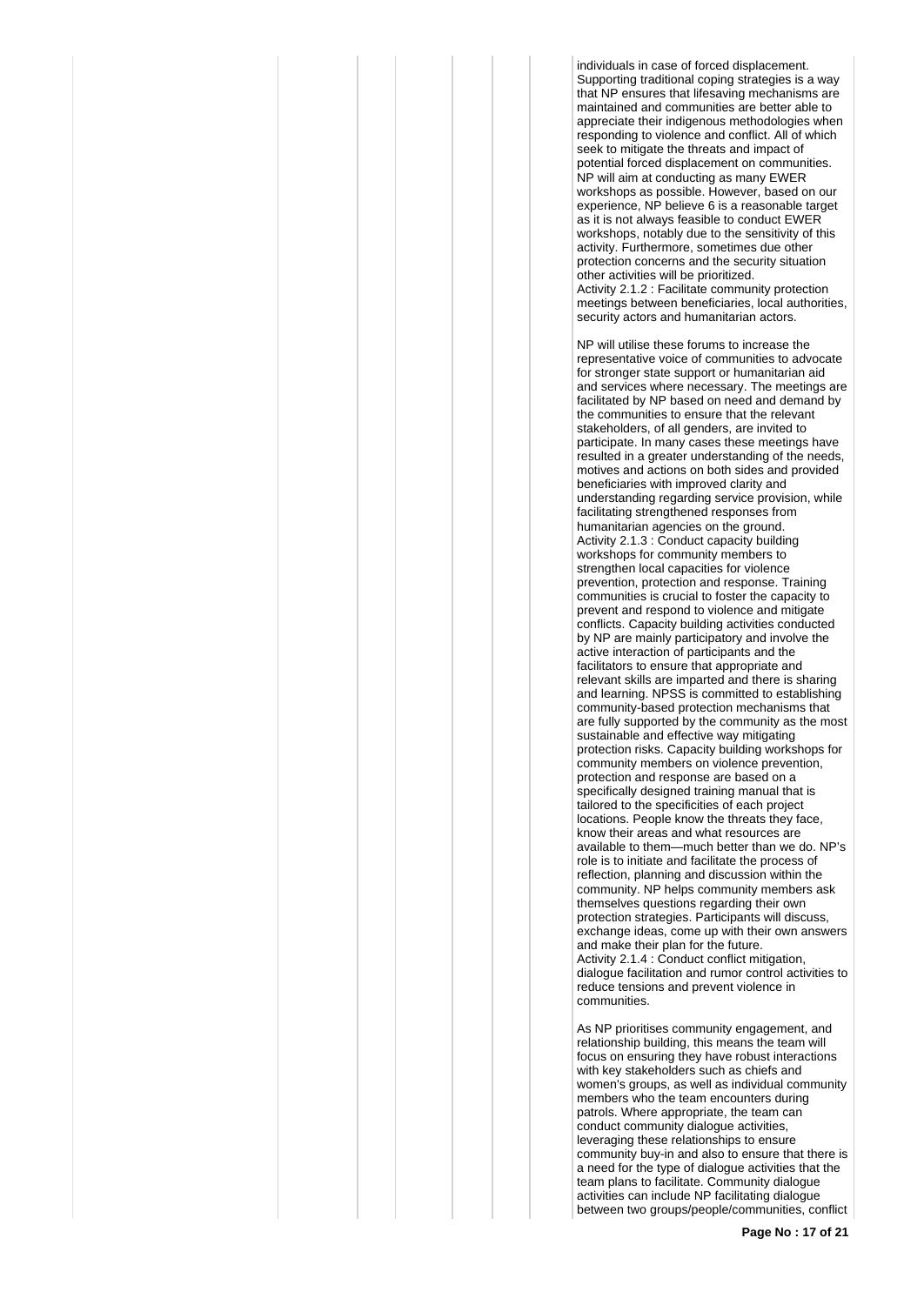|                          |    |    |     |     |     | mitigation and rumour control sessions/meetings<br>all aimed at reducing the likelihood of violence<br>occurring. The type of activity, and/or whether<br>they are of benefit at all, varies based on the<br>context. When deciding whether to conduct such<br>activities, and what type, the team will always be<br>adaptable and flexible, responding to the needs<br>of the community and the prevailing conflict<br>dynamics, mindful of the utility in the short to<br>mid-term that such activities would serve.                                                                                                                                                                                                                                                                                                                                                                                                                                                                                                                                                                                                                                                                                                                                                                                                                                                                                                                                                                                                                                                                                                                                                                                                                                                                                                                                                                                                                                                                                                                                                                                                                                                                                                                                                                                                                                                                                                                                                                                                                                                                                                                                                                                                                                                                                                                                                                                                                                                                                                                                                                                                                                                                                                                                                                                                                                                         |
|--------------------------|----|----|-----|-----|-----|--------------------------------------------------------------------------------------------------------------------------------------------------------------------------------------------------------------------------------------------------------------------------------------------------------------------------------------------------------------------------------------------------------------------------------------------------------------------------------------------------------------------------------------------------------------------------------------------------------------------------------------------------------------------------------------------------------------------------------------------------------------------------------------------------------------------------------------------------------------------------------------------------------------------------------------------------------------------------------------------------------------------------------------------------------------------------------------------------------------------------------------------------------------------------------------------------------------------------------------------------------------------------------------------------------------------------------------------------------------------------------------------------------------------------------------------------------------------------------------------------------------------------------------------------------------------------------------------------------------------------------------------------------------------------------------------------------------------------------------------------------------------------------------------------------------------------------------------------------------------------------------------------------------------------------------------------------------------------------------------------------------------------------------------------------------------------------------------------------------------------------------------------------------------------------------------------------------------------------------------------------------------------------------------------------------------------------------------------------------------------------------------------------------------------------------------------------------------------------------------------------------------------------------------------------------------------------------------------------------------------------------------------------------------------------------------------------------------------------------------------------------------------------------------------------------------------------------------------------------------------------------------------------------------------------------------------------------------------------------------------------------------------------------------------------------------------------------------------------------------------------------------------------------------------------------------------------------------------------------------------------------------------------------------------------------------------------------------------------------------------------|
| Central Equatoria -> Yei | 50 | 75 | 365 | 105 | 135 | 680 Activity 1.1.1 : Provide protective<br>accompaniments for threatened or at risk<br>individuals and groups to prevent the likelihood<br>of violence occurring.<br>This activity is centered upon facilitating access<br>and improving demand for post-incident services<br>for threatened or at risk individuals and groups.<br>These groups will be provided support by NP<br>male and female staff to access vital services<br>through accompaniments. Accompaniments will<br>help promote use of services by addressing<br>structural barriers to access, such as lack of<br>transport, financial limitations etc.<br>Accompaniment of survivors within referral will<br>be based on fully informed decision and<br>expressed consent from the survivor and/or from<br>family (depending on the situation).<br>Activity 1.1.2 : Conduct proactive deterrent<br>patrolling, and protective presence in identified<br>high risk areas.<br>Patrols conducted by teams seek to mitigate<br>elevated threats of violence against women in 3-4<br>high risk locations in a community and provide<br>useful contextual information through<br>observations and discussions with local<br>populations. The planning and execution of patrol<br>activities is heavily dependent on the contextual<br>realities and threats faced by populations. NP<br>teams work together with the local community to<br>identify risks and mitigation activities to ensure<br>that the process and efficacy of protective<br>patrolling is understood and to help build local<br>capacity for proactive risk mitigation. Deterrent<br>patrolling and presence activities will make up a<br>part of the overall work plan. Each activity will be<br>planned according to identified need. As such,<br>NP staff conducting the activity will be a mixture<br>of national and international staff, although this<br>depends on the specifics of each situation - level<br>of risk, contextual dynamics, etc.<br>Activity 1.1.3 : Mainstream protection through<br>advice and support to other humanitarian<br>agencies.<br>To ensure adherence to the protection principles<br>outlined in the sphere standards and the new<br>Global Protection Cluster Toolkit on Protection<br>Mainstreaming. NP will coordinate closely with<br>agencies conducting distributions in project<br>locations. Planning sessions will help prevent<br>any negative consequences resulting from the<br>delivery of food or material aid and include<br>briefings on local security and context, mapping<br>out the distribution sites to minimize potential<br>harm and planning the support to be provided.<br>Activity 1.1.4 : Provide direct protection support<br>at distributions and assist in the prioritization of<br>vulnerable persons.<br>NP will provide direct protection assistance to<br>support vulnerable groups, dissipate tensions<br>and ensure crowd control to reduce the likelihood<br>of violence and disruption. NP coordinates with<br>distribution partners by ensuring that local<br>leaders are informed beforehand to avoid<br>misunderstandings at the various distribution<br>centers. NP also ensures protection is provided<br>to the civilians as well as identifying the most<br>vulnerable individuals and prioritizing them.<br>There are four key elements to the work of NP |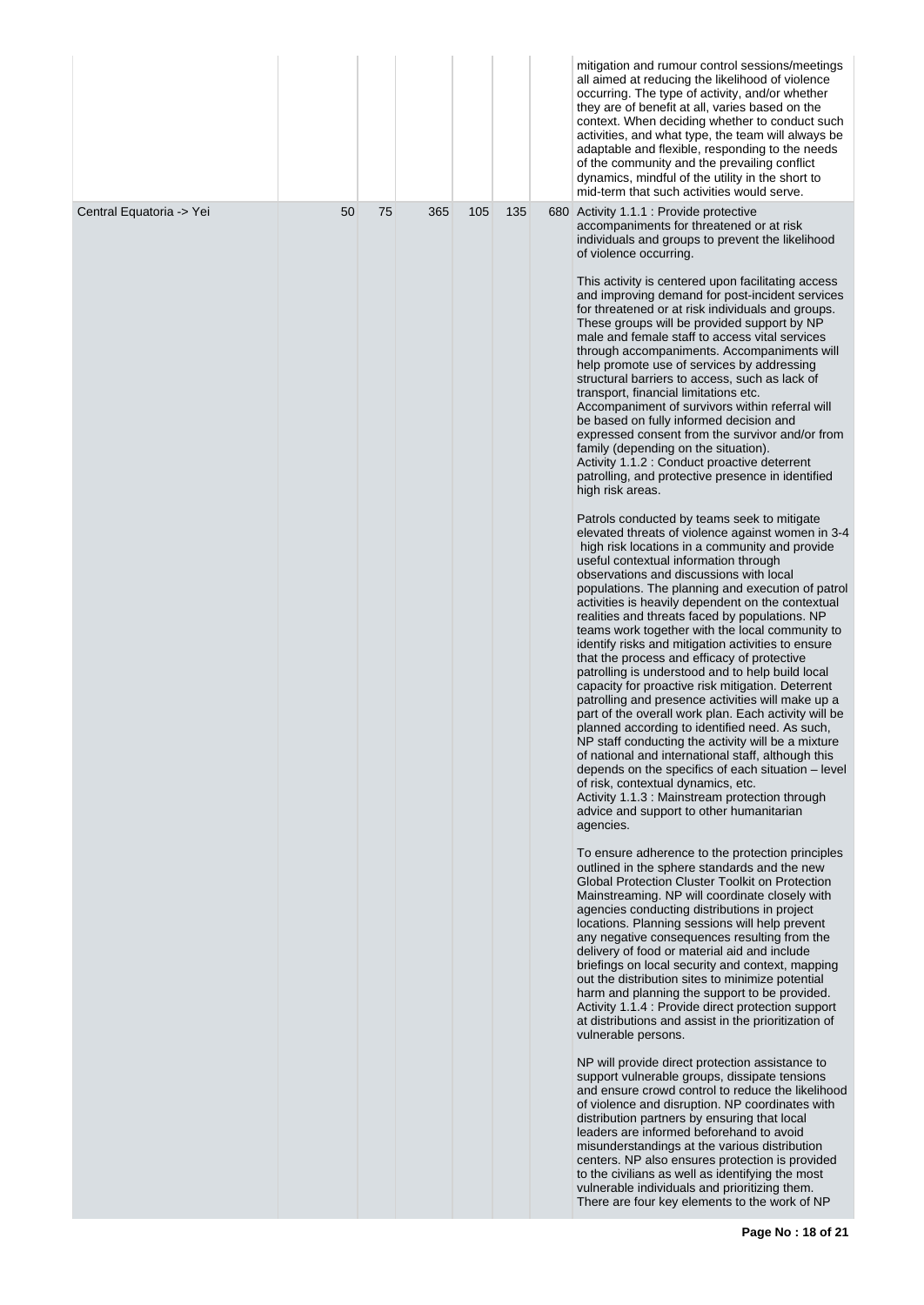during registrations and distributions including: 1) Crowd control activities: staff will be situated at key points to manage the queues and prevent people from jumping the line and reduce any tensions should they arise; 2) Messaging/translation: Staff will use megaphones and other means to communicate messages partners to crowds and help people understand how the system is working to reduce confusions or tensions resulting from potentially long waiting times; 3) Identification & prioritization of vulnerable individuals: during registration and distribution exercises NP will seek to identify, prioritize and support six categories of vulnerable individuals: unaccompanied minors, heavily pregnant women, lactating mothers with newborn babies, elderly persons, persons with disabilities (PWDs) and those persons whom are sick or injured.

Activity 1.1.5 : Facilitate referrals and support safe and dignified access to services for individuals requiring additional support.

Referrals center on facilitating safe access to and improving demand for post-incident services. Referrals are survivor-centered and NP does not impose on survivors to access these services, however survivors are provided information on all the available services that provide the immediate support they need and can make informed decisions. NP, for example, would not recommend a service on a referral pathway if it presented a great risk of violence or GBV in accessing this service. NP also knows that referral pathways are subject to change based on the services available, however, from experience, NP is certain that referral pathway coordination is critical to saving lives in all areas especially those too insecure for static NGO presence.

Activity 1.1.6 : Monitor and report on grave violations against children.

In instances where grave violations against children's rights are witnessed, teams will submit MRM reports as specified within the MRM field Manual (2014). As noted throughout this proposal, child recruitment by armed actors as well as other grave violations against children are commonplace in each project area. As a result, NP will conduct MRM reporting to ensure accountability for perpetrators in the long term. NP teams complete MRM forms that are submitted to NP's Programs Department for review and then finally submitted to UNICEF for inclusion in the global MRM system. In 2017 to date, NP has submitted 11 MRM reports and has been recognized for its contribution and commitment to reporting consistently within the system.

Activity 1.1.7 : Undertake protection assessments to assess, determine and report on protection profiles of affected populations and sites, assess general protection risks and provide robust protection analysis to ensure conflict sensitivity and to inform response across clusters.

NP will produce protection assessments reports – all key to effective protection programming. The reports will be utilized as an important advocacy tool on the national level for encouraging other agencies to respond to needs in the project locations.

NP will utilize participatory knowledge building processes within communities to ensure responsive and beneficiary-led analysis and programming. These assessment exercises will focus on key issues the communities are facing such as community security, gender relations, child protection issues and vulnerabilities which will prove critical for ensuring effective protection programming. NP will coordinate with the other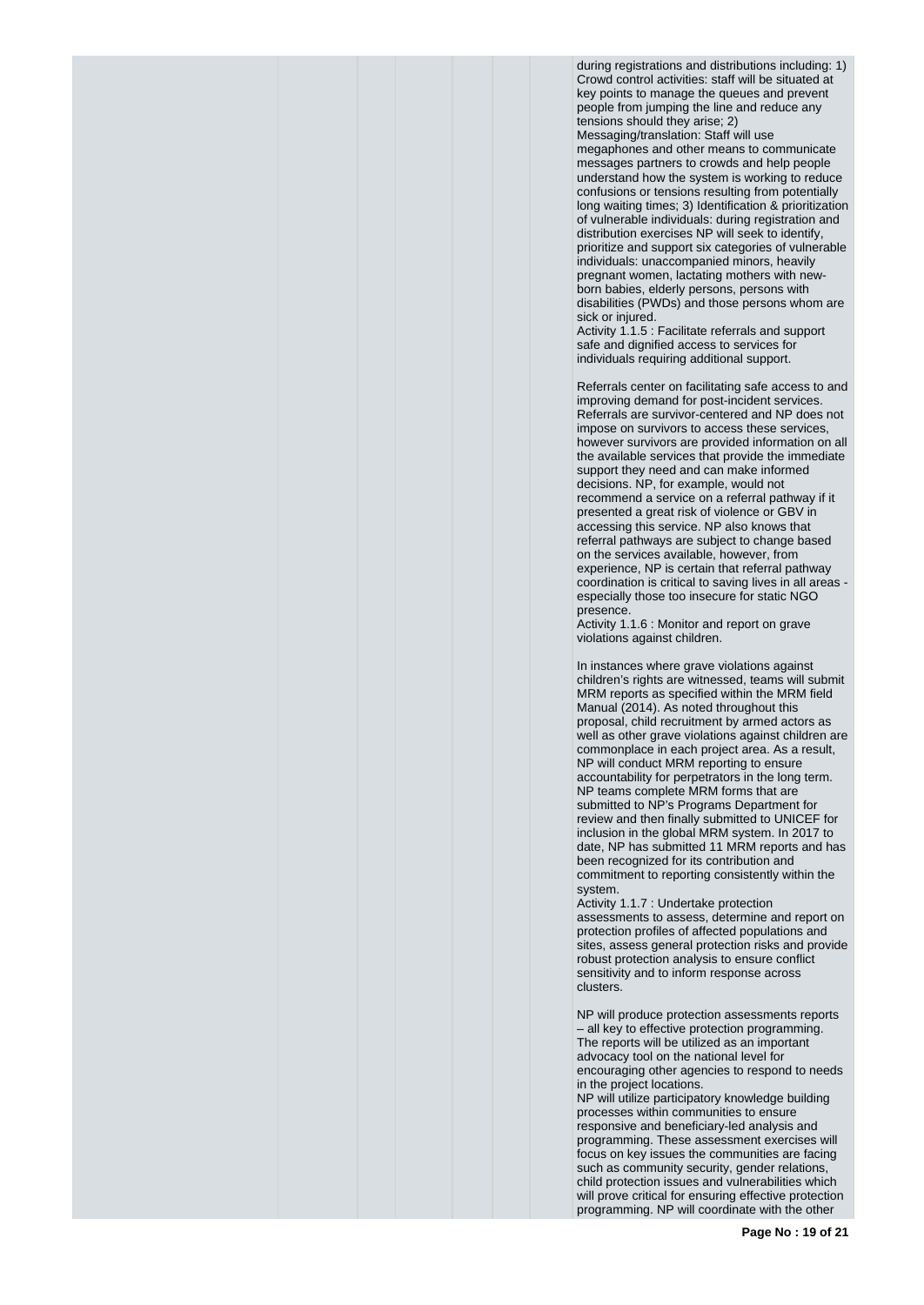integrated team partners to split the assessment themes to avoid duplication and overlapping. NP takes note to ensure that all assessments shared with external partners containing sensitive information that might bring harm to civilians are treated with high security measures and assurances from receiving partners that the information will not be shared otherwise NP and other NGOs are also part of the Protection Cluster process of improving the information management systems within the cluster. Once these mechanisms are strengthened it will allow for more efficient and timely sharing of information which will ensure more comprehensive and coordinated reporting of protection trends around the country. Activity 2.1.1 : Conduct early warning and early response (EWER) assessments and trainings in high-risk communities (community-based contingency planning). Early warning and response systems in conflict affected areas can have significant benefits for mitigating risks in communities which are sited in high risk and insecure locations. Initial assessments will seek to identify current coping strategies and understand the adaptive capacities of communities through a participatory exploration process. In many cases, traditional coping strategies will be enhanced through trainings which focus on building communication pathways across communities for early warning, identification of safe evacuation routes, providing lists of essential items and support to vulnerable individuals in case of forced displacement. Supporting traditional coping strategies is a way that NP ensures that lifesaving mechanisms are maintained and communities are better able to appreciate their indigenous methodologies when responding to violence and conflict. All of which seek to mitigate the threats and impact of potential forced displacement on communities. NP will aim at conducting as many EWER workshops as possible. However, based on our experience, NP believe 6 is a reasonable target as it is not always feasible to conduct EWER workshops, notably due to the sensitivity of this activity. Furthermore, sometimes due other protection concerns and the security situation other activities will be prioritized. Activity 2.1.2 : Facilitate community protection meetings between beneficiaries, local authorities, security actors and humanitarian actors.

NP will utilise these forums to increase the representative voice of communities to advocate for stronger state support or humanitarian aid and services where necessary. The meetings are facilitated by NP based on need and demand by the communities to ensure that the relevant stakeholders, of all genders, are invited to participate. In many cases these meetings have resulted in a greater understanding of the needs, motives and actions on both sides and provided beneficiaries with improved clarity and understanding regarding service provision, while facilitating strengthened responses from humanitarian agencies on the ground. Activity 2.1.3 : Conduct capacity building workshops for community members to strengthen local capacities for violence prevention, protection and response. Training communities is crucial to foster the capacity to prevent and respond to violence and mitigate conflicts. Capacity building activities conducted by NP are mainly participatory and involve the active interaction of participants and the facilitators to ensure that appropriate and relevant skills are imparted and there is sharing and learning. NPSS is committed to establishing community-based protection mechanisms that are fully supported by the community as the most sustainable and effective way mitigating protection risks. Capacity building workshops for

**Page No : 20 of 21**